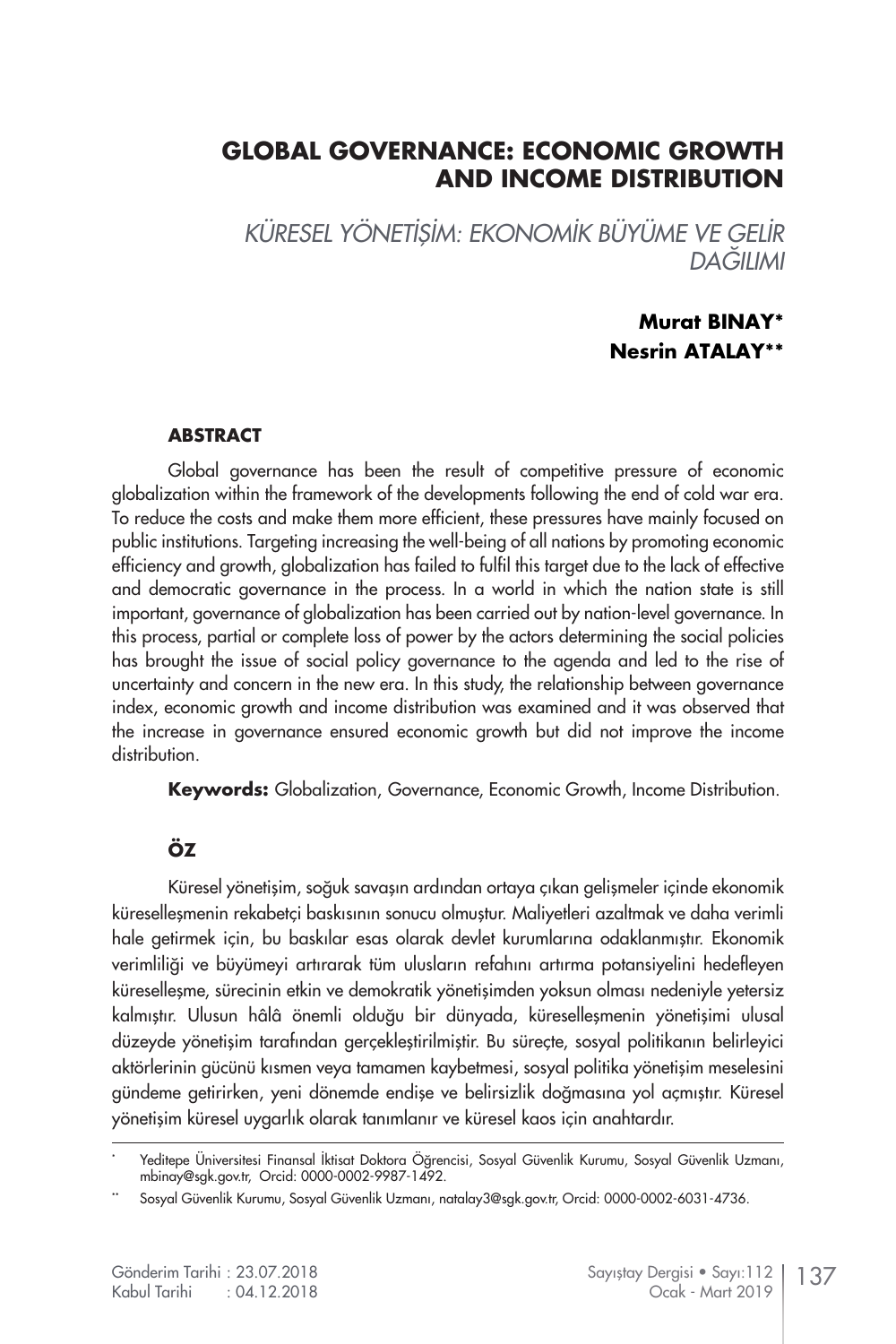Küresel kaosun nedenlerini anlamadan sorun çözülemez. Küreselleşme olgusu tarafından yaratılan yıkım, hem uluslararası ilişkiler hem de sosyal politika açısından incelenmeli ve çözülmelidir. Bu çalışmada yönetişim endeksi, ekonomik büyüme ve gelir dağılımı ilişkisi incelenmiş ve yönetişim artışının ekonomik büyüme sağladığı fakat gelir dağılımını düzeltmediği görülmüştür.

**Anahtar Kelimeler:** Küreselleşme, Yönetişim, Ekonomik Büyüme, Gelir Dağılımı.

#### **INTRODUCTION**

Major problems of developing countries are unequal income distribution and low growth rate, which affect their welfare aspects. It was implicitly assumed that whenever we achieve target of higher growth rate, benefit of growth would automatically trickle down to the poor. History of developing countries shows that the rich benefited more than the poor as evidenced by rising income inequality during the period of higher economic growth. Early works done by Anderson (1964) and Aaron (1967) showed that there was an inverse relationship between growth and income distribution. If society wishes a high level of economic output, like point A, it must also accept a high degree of inequality. Conversely, if society wants a high level of equality, like point B, it must accept a lower level of economic output because of reduced incentives for production as shown in Figure 1 (a).



**Figure 1.** The Tradeoff between Incentives and Economic Equality. (a) Society faces a trade-off where any attempt to move toward greater equality, like moving from choice A to B, involves a reduction in economic output. (b) Situations can arise like point C, where it is possible both to increase equality and also to increase economic output, to a choice like D. It may also be possible to increase equality with little impact on economic output, like the movement from choice D to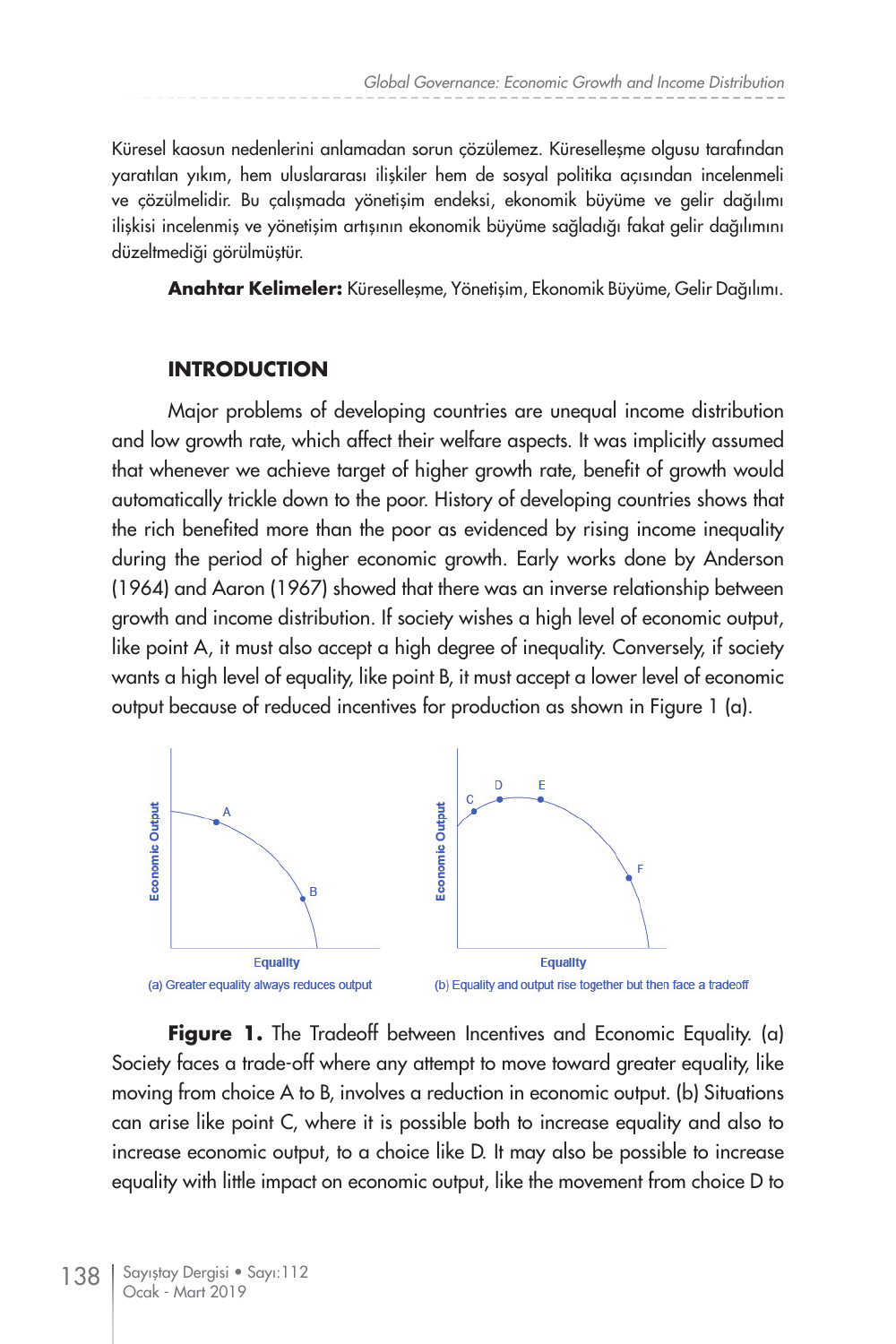E. However, at some point, too aggressive a push for equality will tend to reduce economic output, as in the shift from E to F.

Later empirical work shows that government policies aimed at increasing economic well-being would end poverty as shown in Figure 1 (b). Le Blanc (2000) examines the relationship between economic growth in the macro economy and poverty and finds that this relationship is very sensitive to the distribution features.

In recent years, governance has been considered as a solution to this global turmoil as a concept that is used both in political discourse and in the context of different meanings in various academic disciplines such as economics, law, political science, social policy and sociology. Governance in the broadest sense refers to the multiple interactions of the state, economic actors and non-governmental organizations that the state is not the sole source of regulation. Hence, governance aims at activating more decision-making processes and achieving this multiple interaction in the formation of policies. In this sense, governance emerges as a structure that directly affects and / or restricts the regulatory role of the state. This situation overlaps with the neo-liberal ideology that determines the role of the state as a 'limited but effective state'. On the other hand, governance also includes the means of effective and effective management of public resources and issues in order to address the needs of the society.

The transition from government to governance has been one of the most striking features of the neoliberal structure in the post-Cold War era. While governance attaches importance to hierarchical decision-making and the centralization of public actors, governance attaches importance to the participation of public, private actors and non-governmental organizations as well as nonhierarchical decision-making formats. Governance also means conceptual and theoretically the coordination of social systems (Lee and McBride, 2007: 6; Kohler-Koch and Rittberger, 2006: 28-29; Rajagopal, 2013: 171). Within the framework of the dominant neo-liberal understanding, since the 1980s, there has been a shift towards governance, from bureaucratic to market and market nets, in the direction of practices such as the deregulation of markets, the reduction of privatization and the protective role of the government.

In this study; firstly the global governance concept will be explained, then the results of global governance in terms of social policy will be discussed and lastly global governance effect at income distribution will be emphasized.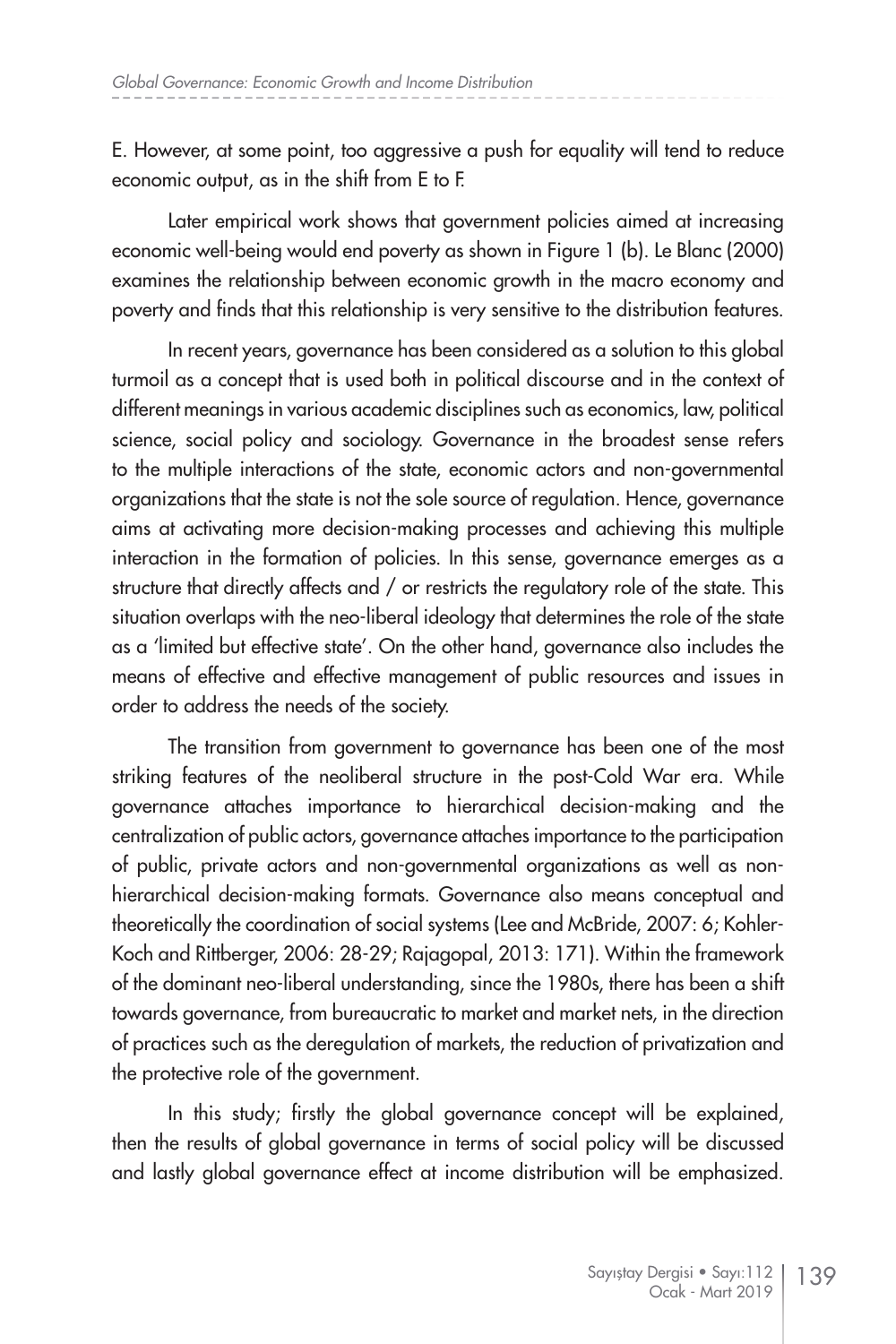Because global governance concept is thought as key eliminating the problems of globalization so the governance concept is related by two main problems: social policies and lack of persistent peace sourced by income distribution. This paper attempted to examine this issue for 183 countries over the period 2005-2015 by nonparametric approach grouped into three main groups; best, worst and average.

# **1. GOVERNANCE TYPES**

Governance is the concept of recent exposure to designate the efficiency, quality and good guidance of the intervention of the State. It defines a "new form of government" in the globalization. After mentioning of the types of governance briefly, it will be focused on global governance.

# **1.1. Public Governance**

Public governance contains national, regional, local, political, social groups, private and commercial from social institutions organization of networks of organizations. There is an external management orientation function. Public governance foresees that social processes can be directly influenced by each other in the network of public policies, but that these actors can carry different and often conflicting aims and interests (Özer, 2006: 77)

# **1.2. Good Governance**

The concept first began to be expressed within the framework of power and management problems in countries such as Africa, where stable, well-established, and state structures were absent.

The concept of good governance is defined as where the rule of law and the independence of the judiciary ensured for citizens, the public institutions that govern the public expenditures in a fair and correct way, the public can account for the actions of the political leaders, or the public can ask them to account; rights include the minimum requirements (Yüksel, 2000: 155).

# **1.3. Global Governance**

In order to overcome the inefficiencies of neo-liberal policies, the governance model, especially emphasized after the 1990s, has been developed both against the inevitability and the obstruction of the downsizing of the state as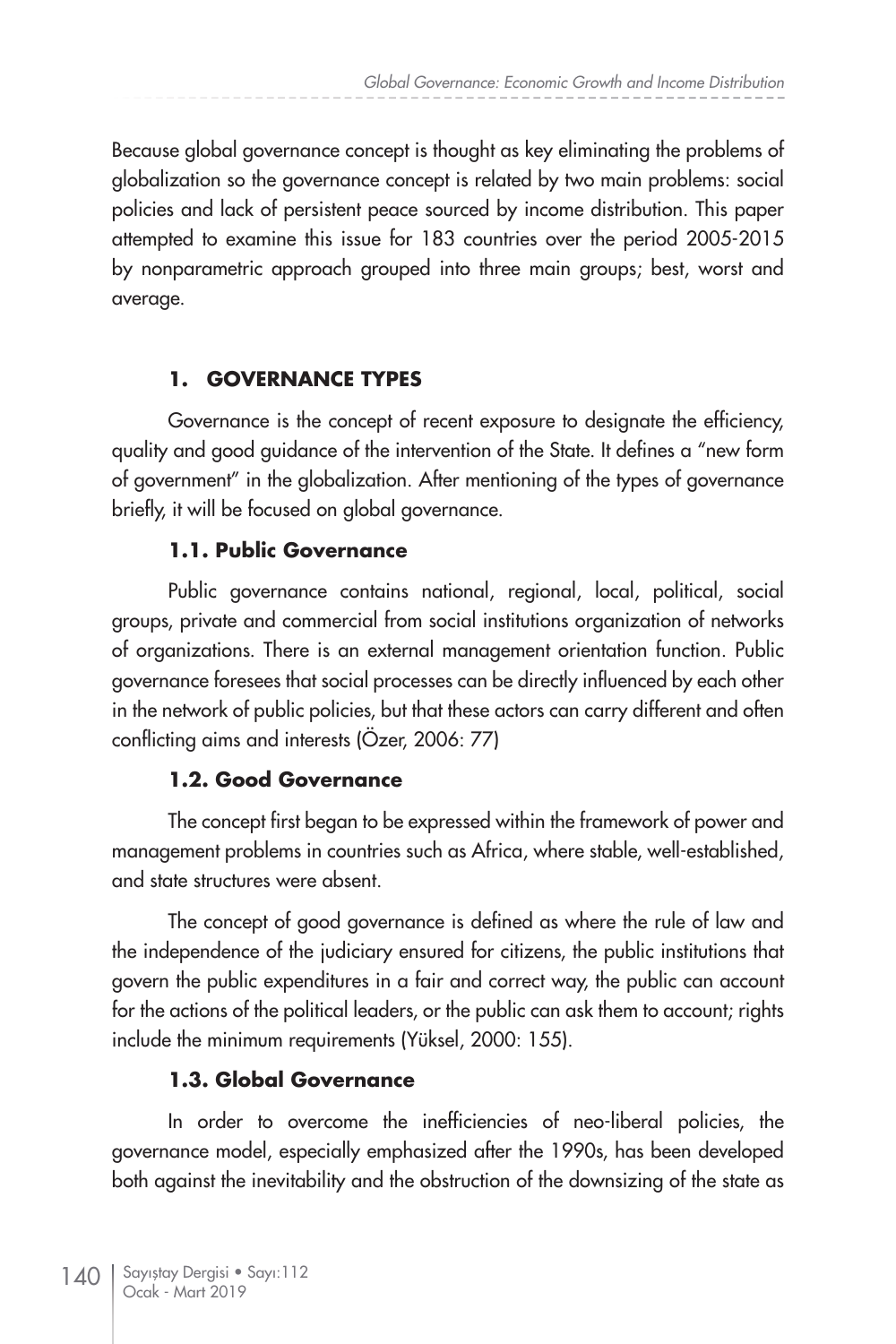well as the leaving everything to the market (Güney, 2006: 161). In other words, governance refers to the new state and economy management approach that takes place during the privatization of public entrepreneurship and services (Köse, Reyhan, Senalp, 2003: 306-307). According to this, it is recommended not only to be limited to the state or the market but also to establish networks with different actors, public-private partnerships and other negotiator coordination mechanisms (Jessop, 2005: 23, Börzel and Risse, 2010: 114). In another aspect, governance is the reapplication of policies that direct and encompass relationships between the issues at local, regional and national levels, the role and relationship of the state, civil society, and diverse interest groups (Daly, 2003: 115).

The development of globalization has created a need for better governance. Increasing interdependence among nation states means that nowadays it is much more profoundly influenced by the present, more countries and older.

Global governance is a system of rules and institutions that the international community and individual actors set up in order to tackle the problems that arise in economic, social and political matters that hang up their capacities. It must develop good governance, freedom, security, diversity, justice and solidarity, both nationally and globally. Good governance must also adhere to the principles of human rights, the rule of law, respect for democracy and participation, and the principles of controllability, effectiveness and appropriateness (ILO, 2004: 75). To be understood, global governance refers to bringing more regular and reliable solutions to the problems that arise in economic, social and political matters, which are predominantly hanging on individual capacities of states. Although non-governmental organizations are important, global governance considers institutions, actors and activities in a broader spectrum. Governance is the way individuals and institutions control their activities in some way (Yeates, 2002: 76) and co-ordinate (Clark, 2000: 170) to manage public and private common problems and achieve the desired results.

As can be seen, governance is defined as the composition of various elements; among them, the rule of law, participation, transparency and accountability stand out as the most emphasized issues. On the other hand, global governance also reveals the dialectical relationship between global and local political forces in shaping the globalization process. This structure of global governance is also used to show the relationship between globalization and social policy.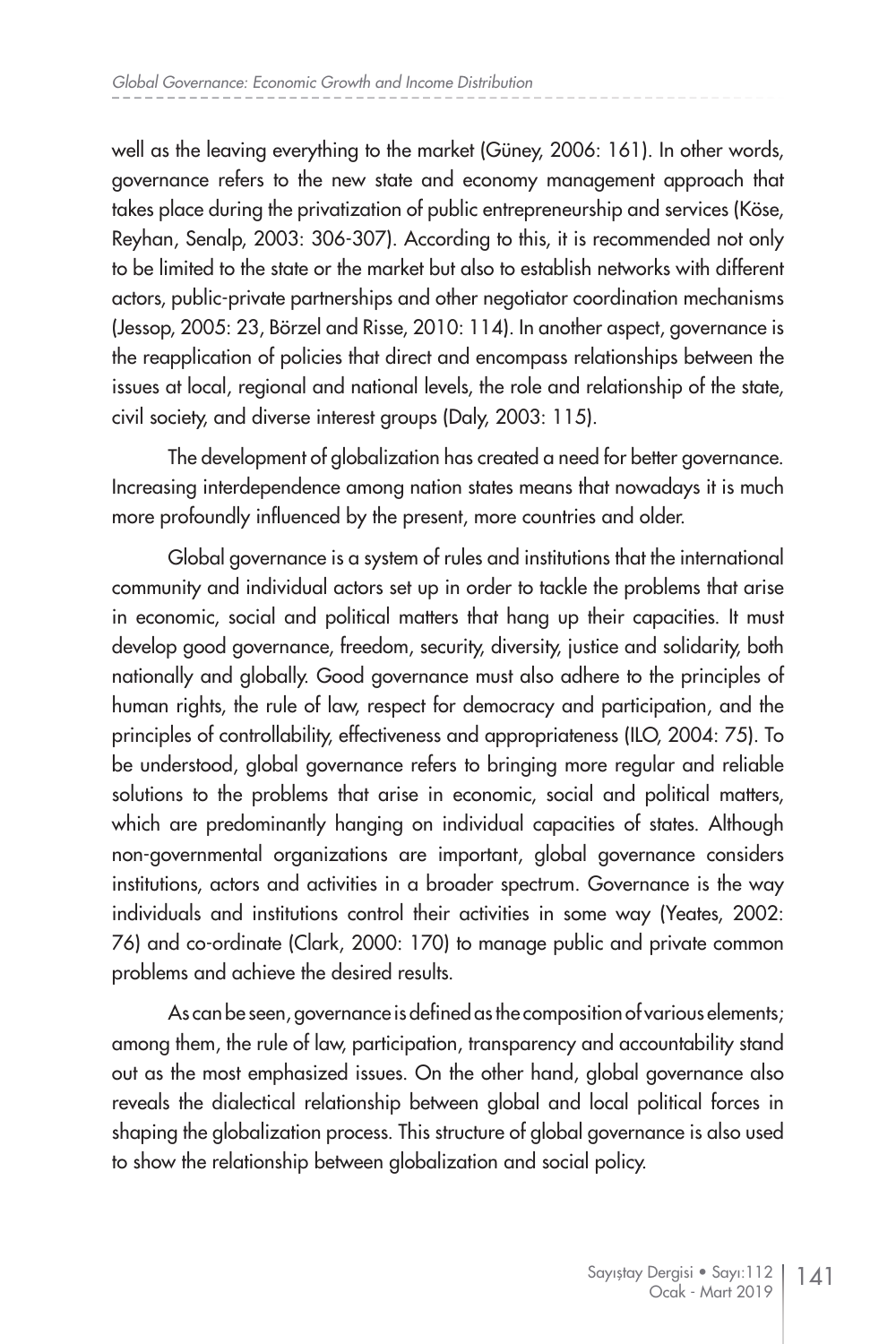Globalization, which means interdependence of countries in economic, social and political terms, has created quite different effects on welfare state implementations. The welfare state does not only mean making social improvements through various income transfers and social services, but also means that the state plays a more active role in economic management in a broader context, and is in this context related to the political economy (Koray, 2005a: 192-193). Thus, given the multidimensionality of social policy implementations, it is clear that the reduction of the problems of globalization and social policy will require better governance.

Just as governance is in many areas, its influence is felt in the field of study associations, and in this framework the parties, level and theme of industrial relations are restructured on the basis of social dialogue.

The state plays an active role in regulating economic and social institutions to the groups representing capital and labor on the local scale. In this process, flexible and secure governance is taken as a basis by taking advantage of the various forms of coordination to which the innovations of the social parties are added (Erdut, 2004: 137; Clark, 2000: 170-171; Keune and Marginson, 2013: 480-481). The mission imposed on the concept of governance is much more than solving the tightness of the state in the context of civil society demands and social services. In this context, governance concepts can be expressed: to give social partners and other actors an increased role in networks in which social problems are discussed and evaluated. In other words, governance is the work of local actors, governments, global private actors and international businesses in terms of collective work relations (Erdut, 2004: 143). The governance approach is not only the state and the policy-making and decision-making processes; citizens, private sector and non-governmental organizations in order to contribute to the understanding of management together. So governance foresees significant changes in the role of the state; state-based management, community and individual-centered governance.

#### **1.3.1. Elements**

#### **1.3.1.1. Network for Solving Social Problems**

Global governance is primarily concerned with the damping of the nation state as the sole actor in politics. This refers to networks formed by public, private and civil society actors who will operate on a grand scale of compromise. The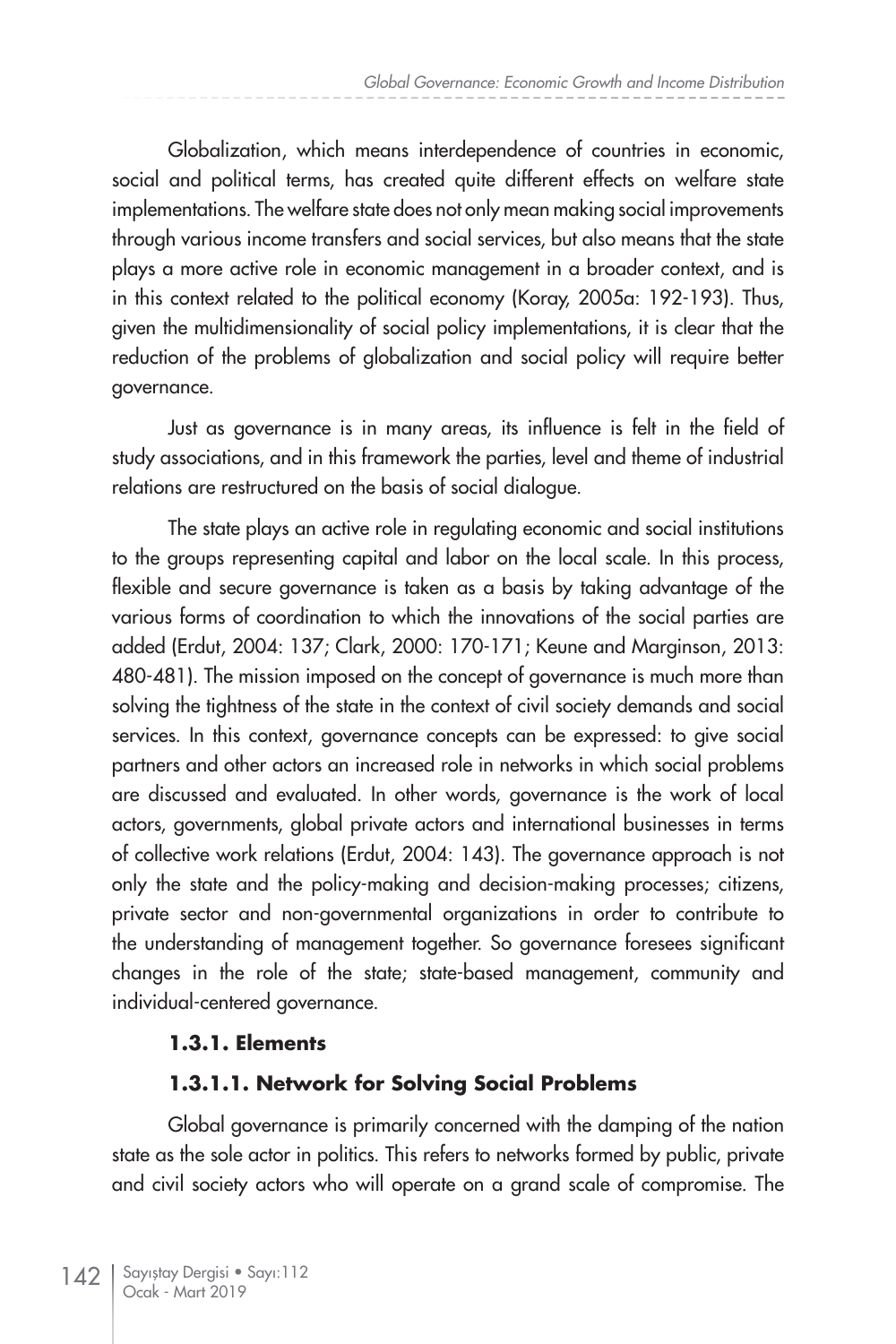reason for existence of these networks is to provide cooperation on the basis of solution of collective problems (Dingwerth and Philipp Pattberg, 2006: 189). Because such collective problems can be solved more effectively in these networks than in the state. On the other hand, some stable structures also shape governance. These structures are usually put in place by independent supervisory agencies and strengthened by legal processes. (Hazenberg, 2013: 2-3; Rajagopal, 2013: 171). State administration is viewed as a developmental problem of preventive development and a governance model based on the role of different actors is suggested in the solution of this problem. However, with the declining power of the nation state, it still has an important role. On the other hand, due to the uneven development at the local regional and national levels, there is a tendency to shift in spatial hierarchical structures. This uneven development manifests itself not only in the shifts between national economies, but also in the new forms of the north-south, developed-developing countries distinction in the rise and fall of the regions. All changes have their own material and / or strategic bases and thus serve the complex reintegration of global, regional, national and local economies. With the globalization, the concept of the emptied state is encountered.

That is, the loss of the basic functions of the state and the shifting of power to international financial markets, global corporations and supranational institutions. The analysis of the supremacy of nation-state, on the other hand, suggests that regional-based governance systems are either outdated or can not gradually fulfill the functions expected of them. It is therefore understood that monosyllabic structural hegemony (stateism, territoriality or multilateralism) can no longer prevail (Daly, 2003: 116). Thus, social partners and other actors are now becoming increasingly involved in networks where social problems are discussed and evaluated. For example, European Union governance has become a structure that is not hierarchical, allowing networks of public and private actors, led by formal institutions as well as non-formal institutions, to participate in decisionmaking and problem-solving processes.

### **1.3.1.2. The Existence of Different Actors and Interest Groups**

Incorporation of different actors and interest groups in political decisionmaking processes and the importance of civil society is a requirement of global governance. In this sense, social partners are asked to expand their approaches and methods for better cooperation with NGOs. This situation causes new actors, interest groups and new forms of participation, especially in the context of civil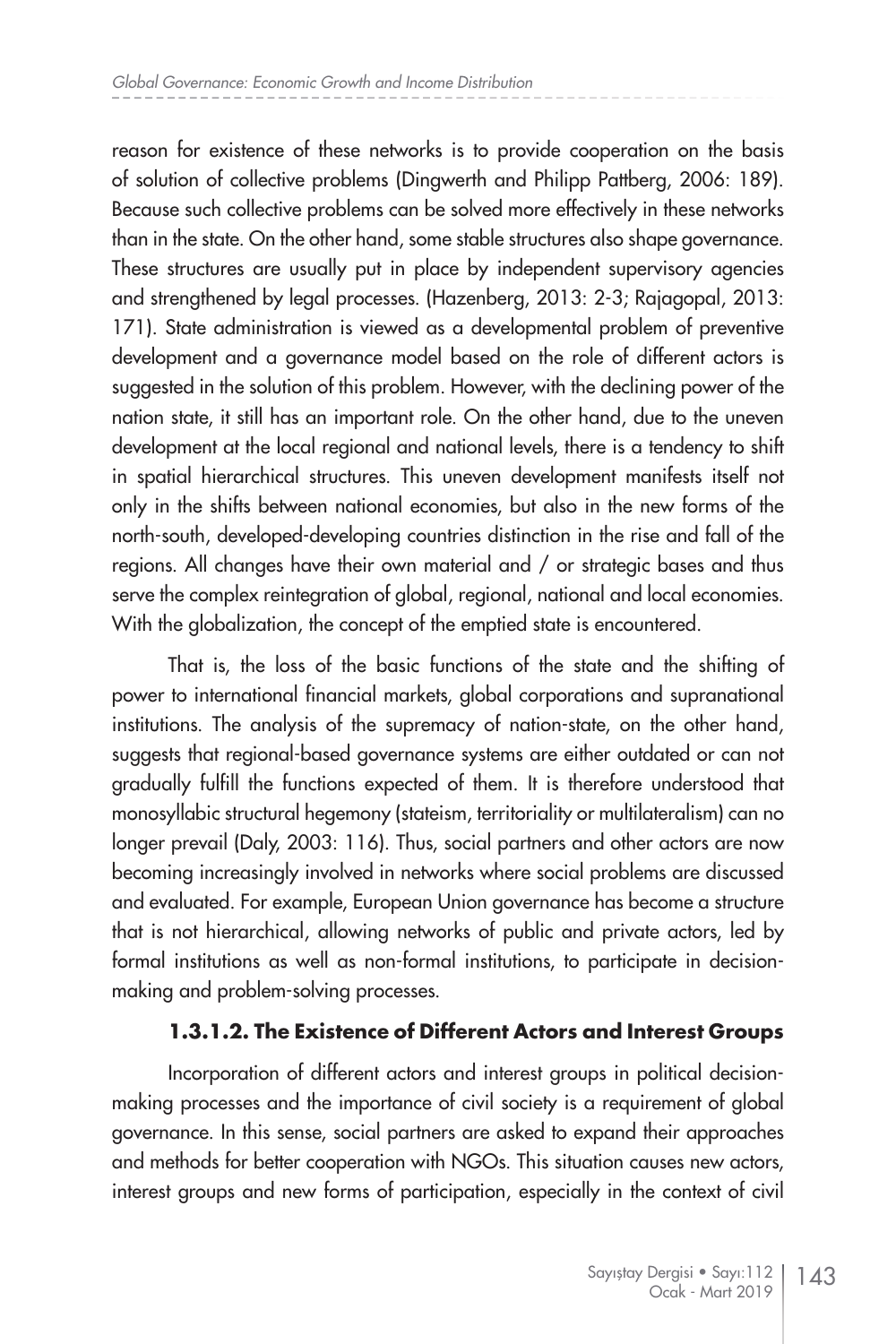dialogue (Erdut, 2004 137). Actors of social policy; state, employer and employee representatives. This tripartite dialogue has had more interaction between new civil society actors who are linked to traditional social partners and innovative civilian dialogue in some issues such as the protection of employees, the extension of rights, the reconciliation of business and family life with global governance, or social inclusion. There is a strong need for a strong representation of workers and employers for a healthy social dialogue.

With global governance, the interests of the various social classes in society are emphasized, as well as the development of labor rights through discussing common interests in economic and social policy. Because governance, along with the globalization process, has rapidly developed in a way disconnected from economic and social institutions, which are both straightforward and equal in terms of markets. However, this unfair development draws attention with its asymmetrical effects on wealthy and poor countries (ILO, 2004: 10). Despite these adverse developments, the vast majority of developing countries still have very few sayings in negotiations around the world in economic, fiscal and social matters. As such, the workers and the poor have almost no say in this governance process. One of the fundamentals of good governance is ensuring the growth of workers 'and employers' organizations and removing barriers to efficient social dialogue between them. In addition, it is also important to support the strengthening of representative organizations of other poor and socially disadvantaged groups. They constitute the basic conditions for the development of an energetic civil society that reflects the diversity of different views and interests (ILO, 2004: 55). For this reason, governance draws a broad framework for the involvement of highly diverse actors and interest groups in public policies and practices in various forms. Global governance and global politics therefore involve many actors at different levels and in a wide range of activities.

### **1.3.1.3. The Extent of Law**

The fact that the economic crises that occur in any region or country has consequences that can affect the whole world, shows the level reached by globalization. It is foreseen that these results can be solved by the actions of states in the framework of global governance. Because the international market and the financial system can only function in a healthy way by conforming to the governance principles of the states. The provision of transparency, accountability and the rule of law can prevent excessive risk purchases and very high prices, which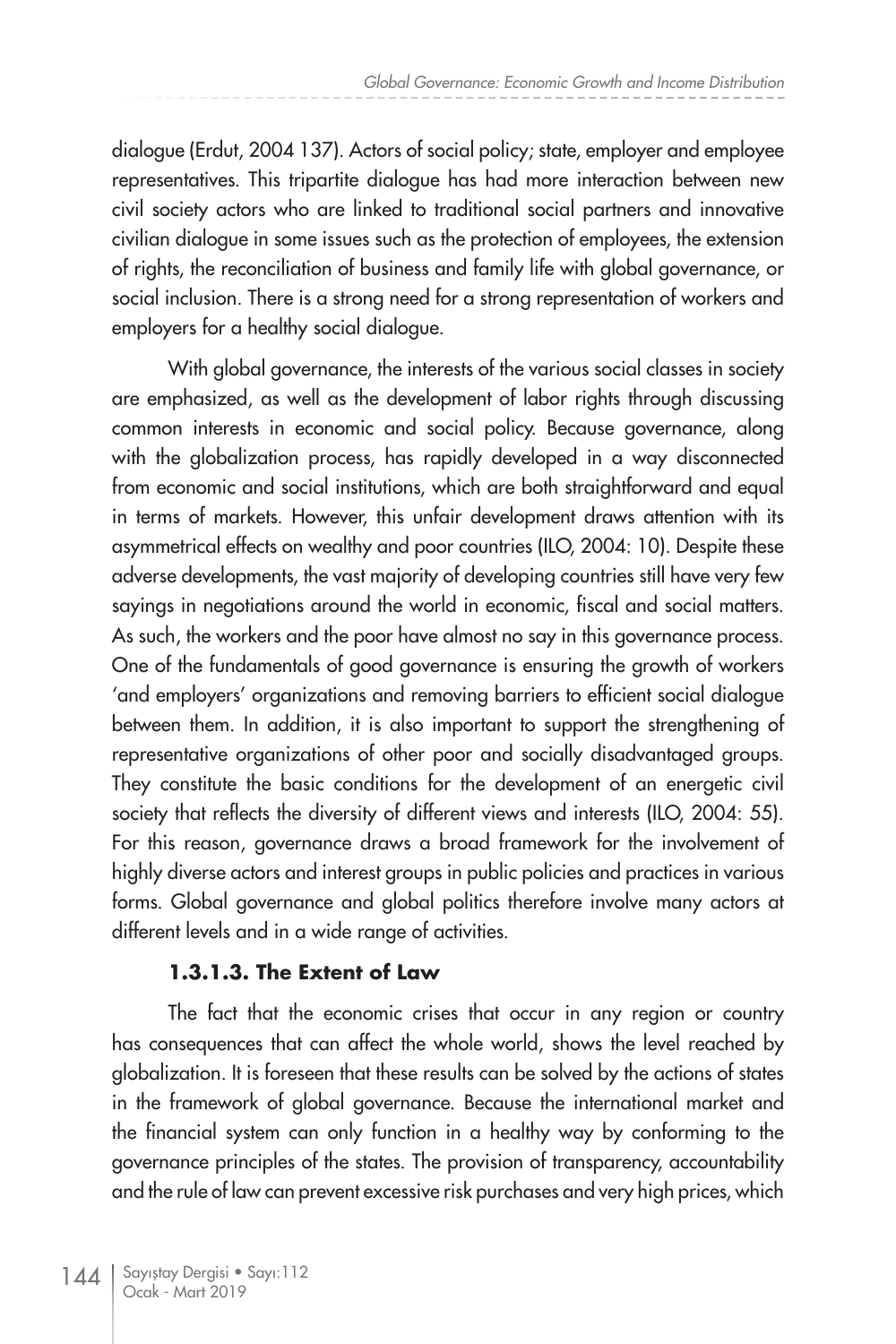are the biggest causes of economic crises. Harmonization with these principles of governance also envisages that economic actors will inspect themselves. Good governance at all levels; transparency, the rule of law, a sound economic strategy and the adoption of market-oriented economic policies. These should be supported by adequate domestic institutional infrastructure. For this reason, both governments and the market must cooperate appropriately in order for globalization to provide appropriate economic results (Das, 2009: 31; Dingwerth and Pattberg, 2006: 195). The realization of the rule of law principle involves the identification of economic, social and political priorities with a broader community consensus and the recognition of their assets in the decision-making processes of the poorest and most fragile segments of society and in the distribution of resources (Sözen and Algan, 2009: 2). The principle of supremacy of law emerges as a result of the principle of transparency (clearness). A good and healthy functioning governance requires a fair framework of implementation rules. Moreover, it is proposed that these rules be applied in an impartial manner, regardless of the power relations between the state and other actors. Thus, the rights of those who are especially fragile are also protected. It is also possible to appeal to an independent body in the settlement of conflicts. This appeal or objection must be accepted and adopted by all stakeholders (Aras and Crowther, 2009: 3). Effective implementation of laws and justice is essential. The impartial legal framework applicable to all is not limited to protecting people from the abuse of power in the hands of state and non-state actors. It also helps people to have property, education, decent work, freedom of expression and other essential rights for human development. In this sense, efforts should be made to ensure that the binding / enforcement of laws at both the national and local level is guaranteed, and that all rich and poor citizens have the right to use them, their knowledge and possibilities. This requires transparent and accountable government institutions at the legislative and executive levels, as well as independent judiciary (ILO, 2004: 55-56).

### **1.3.1.4. Transparency (Clearness) and Accountability**

Economic transparency will ensure that the best allocation of resources is achieved, the efficiency is ensured and the growth potential of the economy is increased. Otherwise, information deficiencies in the market will increase transaction costs and market imbalances will arise.

Today, the demand for transparency is at the core of globalization and democratization. The interdependence of national economies has made the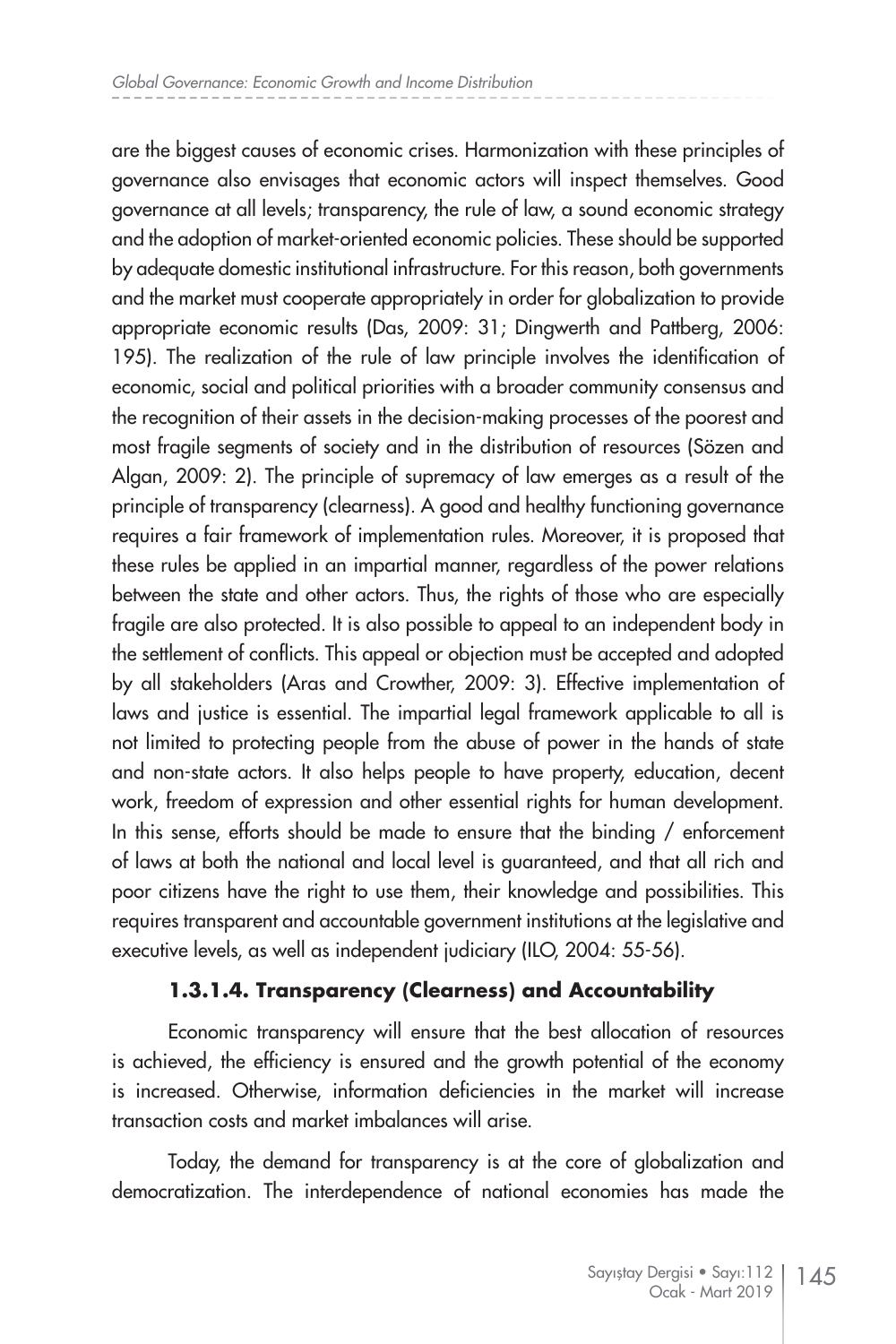actions of all actors more relevant. Developments that are happening elsewhere in the world are rapidly reflecting and affecting other regions. International organizations such as the International Monetary Fund (IMF), the World Bank (WB), and the Organization for Economic Cooperation and Development (OECD) often make recommendations to ensure transparency in national governments (Kondo, 2002: 8-9; Scholte, 2004: 217).

On the other hand, transparency from the main elements of governance is closely related to accountability. In this sense, the main objective of transparency demands is to ensure accountability and responsibilities for the policies of the people and actors in the economic, social and political authorities of the state. Accountability is the basis for the democratic relationships that must be found between rulers and rulers (Hazenberg and Mulieri, 2013: 308). Governance is a form of management and process that encompasses public and private sector actors. Examples of this include European Union (EU) institutions and social stakeholders at European level.

Today, transparency is one of the two main orbits of EU-level governance (Welz, 2008: 108). Asymmetric information equality will be abolished in a governance mentality where there is no transparency. Therefore, the participation of people who are potentially affected by governance debate will not make sense in this matter.

### **1.3.2. Global Governance Actors**

Governance actors vary depending on the level of government that is under discussion. For example, in rural areas other actors may include land owners, water management groups, associations of farmers, cooperatives, NGOs, research institutes, religious leaders, finance institutions, and political parties, among others.

There are complex relationships between actors involved in governance. At the national level there are also media, lobbyists, international donors, and multi-national corporations, all of which may play a role in decision-making or in influencing the decision-making process. At the international level, governance actors can include national governments, regional authorities, international organizations, and the donor community (UNDP, 1994).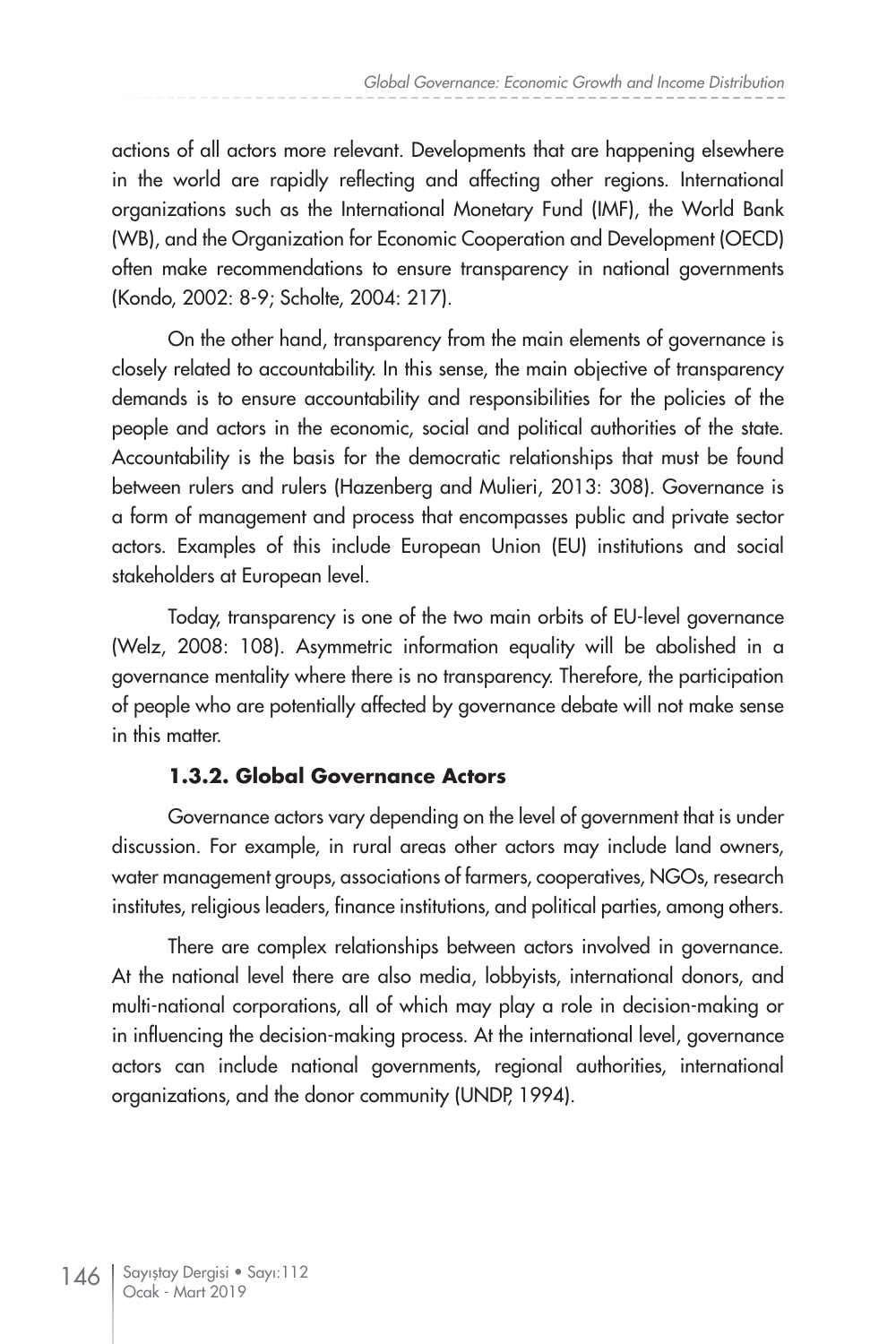#### **1.4. Reasons for Global Governance**

In the context of neo-liberal understanding, since the early 1980s, the position of the state in the economy and social politics has become questionable. In particular, the need to reduce the regulatory role of the state on the basis of the labor market has been repeatedly stated. This is nothing more than a question of the role of the state in regulating the market mechanism in general terms. Regulation has been perceived to be distorted in its true sense, leading to negative consequences in terms of growth, employment and even income distribution, which hinder the healthy operation of the market.

Along with this ideological re-turning, there are two reasons for the desire for change. The first justification is competition at international level. It has been argued that intensification of international competition in connection with globalization, including wages, requires more costs and less flexibility to the production system. This, of course, has negative effects on the achievements in social policy. Increased market liquidity increases the bargaining power of businesses over competent public authorities and employees. While the workers fall into a weak state against the dangers of localization, the states that are willing to attract and sustain foreign investments are obliged to make concessions. Secondly, the threat to stimulate support provided by social policy during the cold war period has partially ceased to exist. In this context, it is understood that globalization initiated a change that is not backward in the world (Erdut, 2004: 46).

These radical structural changes that have emerged have initiated the process of regional restructuring of social policies. These structural changes, which are predominantly based on socioeconomic and demographic bases, are well known in developed countries and have been subject to detailed investigation and research.

These structural changes will encourage new and more flexible production methods, which are described as the main solution to the economic problems, the increasing population instability, the diminishing fertility rates accompanying deep economic restructuring, the prolonged unemployment, the increase in female labor force participation, and new technologies (Kazepov, 2010: 35). In this sense, it is necessary to adapt to change and to protect those that may suffer in this process. These changes not only undermine the functioning of welfare state institutions but at the same time weaken the effectiveness of social policies. Post-Cold War policies have been developed to address specific risks in the context of economic growth, the need to keep requirements relatively constant, to increase available resources,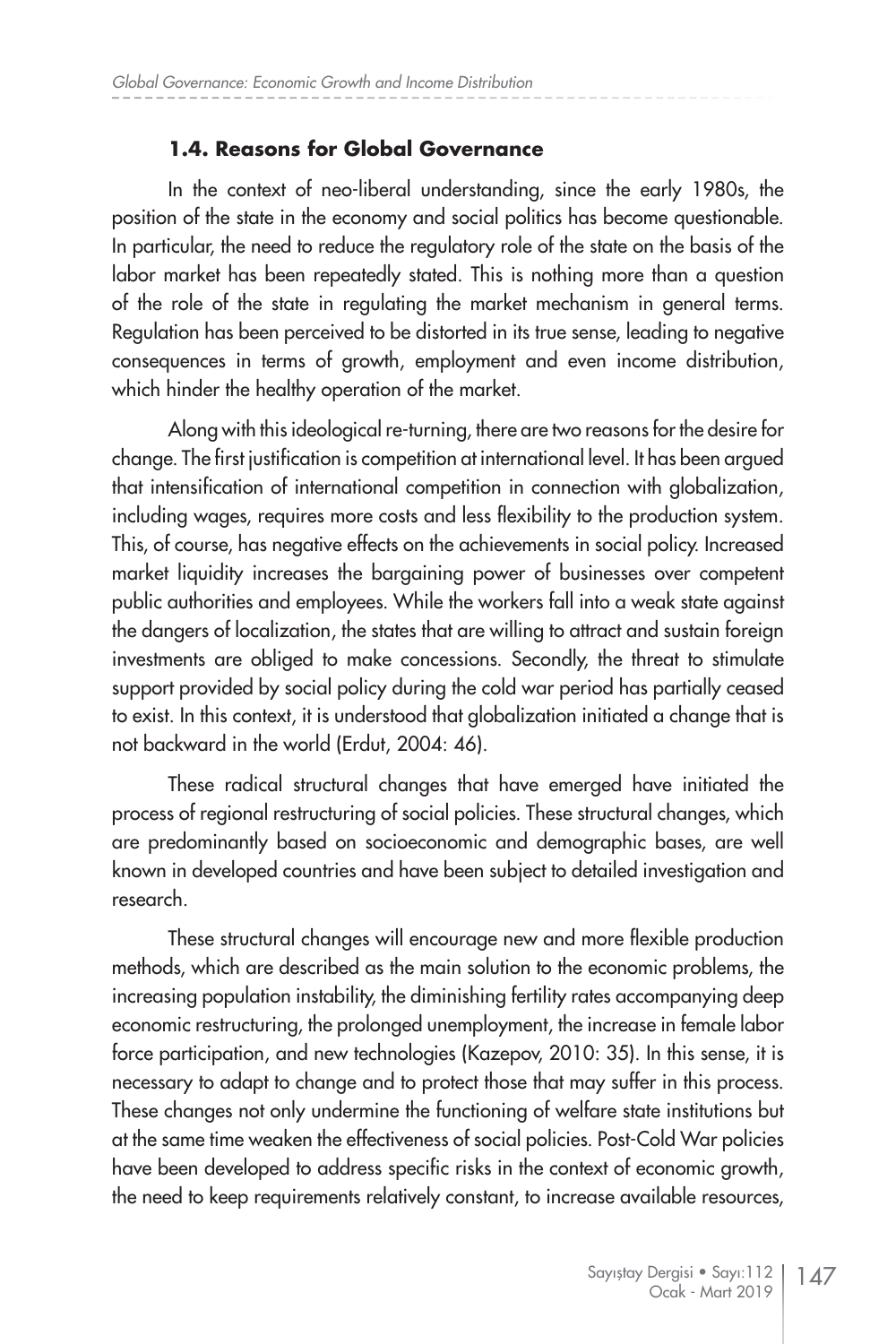and to provide access to more sources and to anticipate controlling conflicts that may arise from re-distribution. The demolition of this system, called Keynesian Fordism, has created many new areas of conflict, from unemployment to social services and care. In this case, it has become inevitable for the state to face a deep financial crisis and it has become a necessity to establish a new balance between existing resources and requirements in the context of structural adjustment politics (Kazepov, 2010: 36). The neoliberal policies adopted in the globalization process have created serious unfavorable economic and social implications.

Globalization has affected global prices of goods, services and production factors negatively. In developed industrial economies, especially when many large industrial sectors operating with low technology are closing down, these economies have suffered from the rapidly rising unemployment problem. This loss of jobs has become permanent in many countries and sectors, and has also led to deterioration in social welfare. In short, globalization is seen as the main responsibility of these emerging business losses (Das, 2009: 34).

The transboundary movement of goods and services trade has undoubtedly not prevented the increase and spread of economic inequality, despite the acceleration of the globalization process, as compared to the past. As a result, increasing economic inequality and increasingly distorted income distribution in emerging market economies and emerging market economies reveal the other side of the globalization process. Some economists have encountered job and job losses after articulation to the global market. Globalizing economies have to provide national policy support to solve unemployment and ensure equity in income distribution. The problem of income inequality is not only observed at the national level, but also in the international arena. That is, it is expressed that globalization has increased income inequality among countries. The underdeveloped and poor countries are adversely affected by the unprecedented rise of globalization. On the other hand, it is also one of the most important features of the globalization process that the inter-border movement of the workforce occurs at much lower levels than desired and expected speed. This poses a weak point of globalization for the labor force (Das, 2009: 34). There is no doubt that change is concentrated on the nation state. Globalization is measured by the increasingly controversial nature of states' traditional autonomy. It is not possible to balance the loss of national autonomy to the present by putting the necessary social policies into practice. The social landscape has radically threatened the globalization of the economy, the monetary and fiscal deregulation of the world, and the regulatory role of the multinational states of their production systems.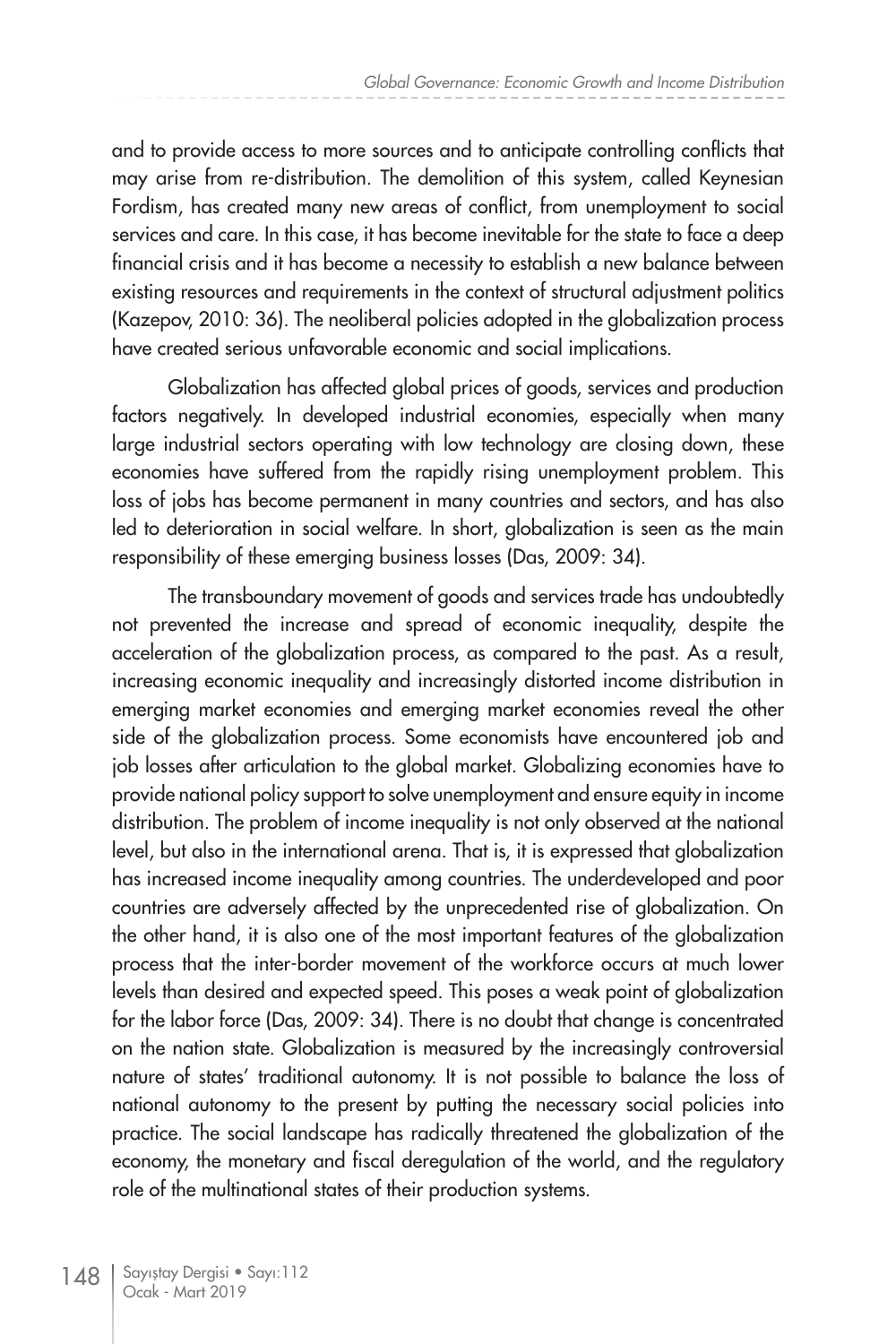In this sense, as globalization reduces the classical effectiveness of social protection, it is understood that methods of creating a social framework for labor markets that become interdependent beyond the national borders must be investigated and put into practice. According to this, change is manifested itself by the decline of two actors of classical economic and social politics, namely the state and labor union, the application of structural adjustment programs which are effective in this tension, and the gradually increasing role of the actor in this process becoming almost one-sided decisive force in the social field (Erdut, 2004: 47).

Neo-liberal policies change the relationship between state, labor and capital. Economic activity is shaped by market forces, not through state intervention and social partners as in the past. The activities in international capital markets no longer coincide with the activities of national labor markets. The risks and advantages that are caused by the disparity between labor and capital come from this. In this context, the discussion of the traditional role of the economic and social intellectual state has been made and it has been argued that certain decisions in this area have progressively shifted gradually towards the lower levels of the nation state (regional, local), and some of them gradually go beyond the nation state (transnational or international level) seen. There is no doubt that this change leads to the regression of the nation state. The fact that multinational enterprises start to fill this vacated area from the nation-state constitutes another aspect of the regulator's change (Erdut, 2004: 48-49). The nation state is no longer a ruling force capable of creating political consequences with its own authority and in all its dimensions, but in a position where governance forms are proposed and justified in this way (Özaydın, 2008: 168).

There are many different factors such as geographical fragmentation of labor, unorganization, improvement such as separation to qualified and unqualified groups, increase of unemployment, increase of service sector, increase of women's labor, employment structure, meaning of work, class concept and politicization of labor. As a result, the power relations between the two social partners differed, as well as the structure and meaning of labor and capital, as a factor of production. In today's conditions, as well as increasing problems in working relations, different interest groups have emerged. However, to explain them in class associations; it is not possible to say that class power continues (Koray, 2005: 43). In explaining the relationship between globalization and the change in social policy, it is understood that the national level is still important, that national regulations, regionalism and protectionism have not lost their importance.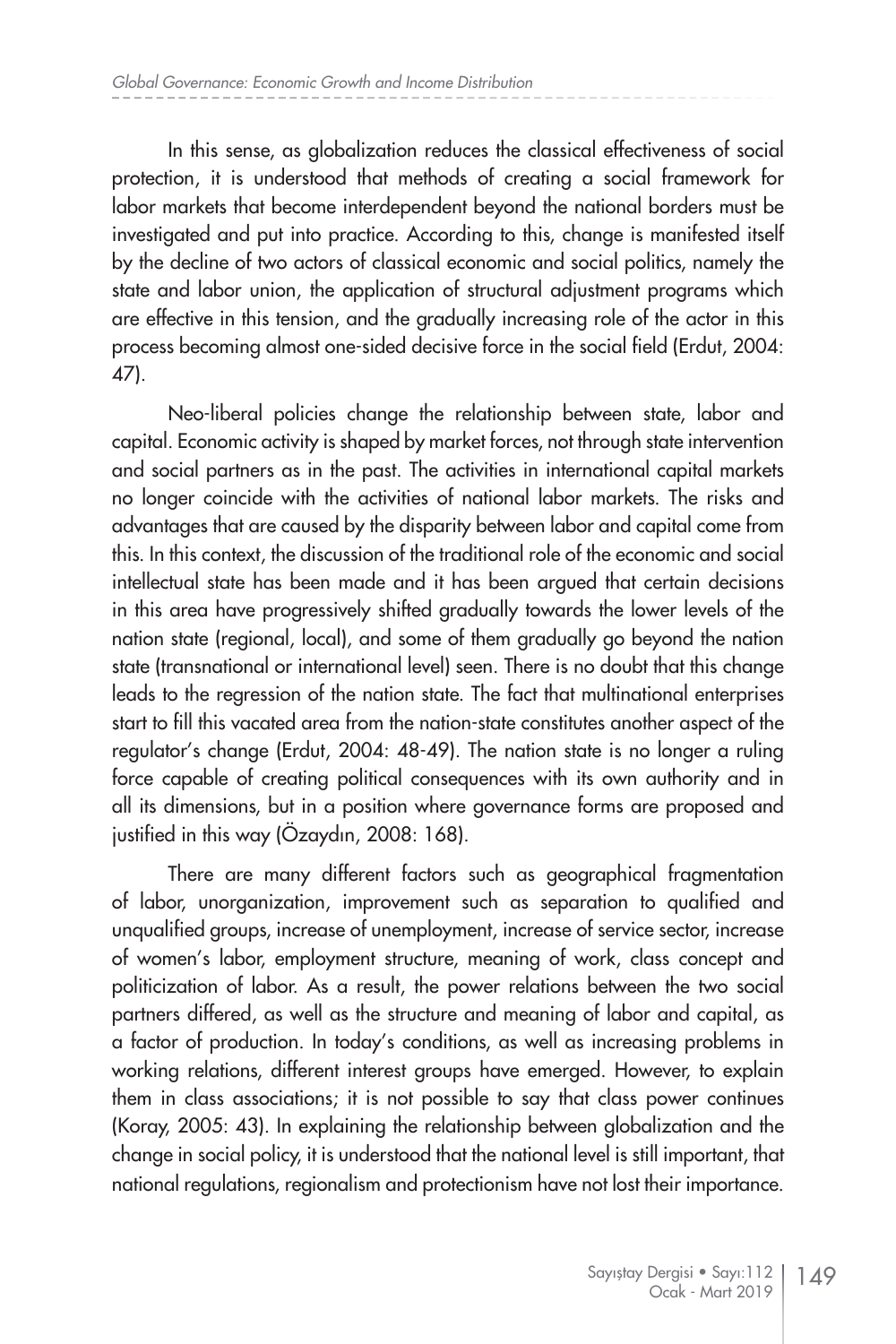#### **2. RESULTS OF GLOBAL GOVERNANCE IN TERMS OF SOCIAL POLICY**

Social policy can be defined in general as the practice of governments and other institutions which will influence the prosperity of the societies. However, this definition excludes targets of applications that are not explicitly defined. The aims and objectives of social policy can be summed up in a wide variety of ways, including meeting the basic needs, protecting against risks, developing human abilities, and improving prosperity through appropriate means. All of these concepts are atypical to the concept of generic justice. The debates emerging in the topics of globalization and social policy are assessed in the context of the impact of globalization on the welfare state. This approach emphasizes the constraints of economic globalization on states, public policies and welfare states. Although capitalism has always been regarded as a global system, capital mobility has always been a risk, and the politics of states have been depended on parameters accepted historically as international capital institutions. Nevertheless, the state alleges that the power and policy autonomy is eroded by the external forces of the contemporary global economy (Yeates, 1999: 377).

This situation makes the power of the IMF, WB and WTO fragmented and contradictory (Gough, 2013: 187, Deacon, 2007: 48-51, Ervik, Kildal and Nilssen, 2009: 2). The trend towards the transnational framework takes place as far as the strength of the national domain is concerned. The postmortem framework is accompanied by upward, downward and lateral transfers of economic, social and political production functions (Ervik, Kildal and Nilssen, 2009: 2). In resolving market disruptions, the importance of non-state mechanisms in the distribution of economic and social policies supported by the government in the financial sector is increasing. Although social policy continues to be perceived as a national problem in today's world, the dimension of globalization and national boundaries is more prominent. State and non-state institutions regulating national social policies are influenced by social policy arrangements at supra-national and international levels. Global social policy, supposed by supranational actors, is shaping global redistribution, global social regulations and global social empowerment, and this change also includes formalizing national politics of supra-national organizations (Özaydın, 2008: 172). Along with the international opening of the markets, many regulatory authorities emerged from the authorities of the state. Organizations such as the IMF, WB, WTO and ILO are also seen to play an increasing role in the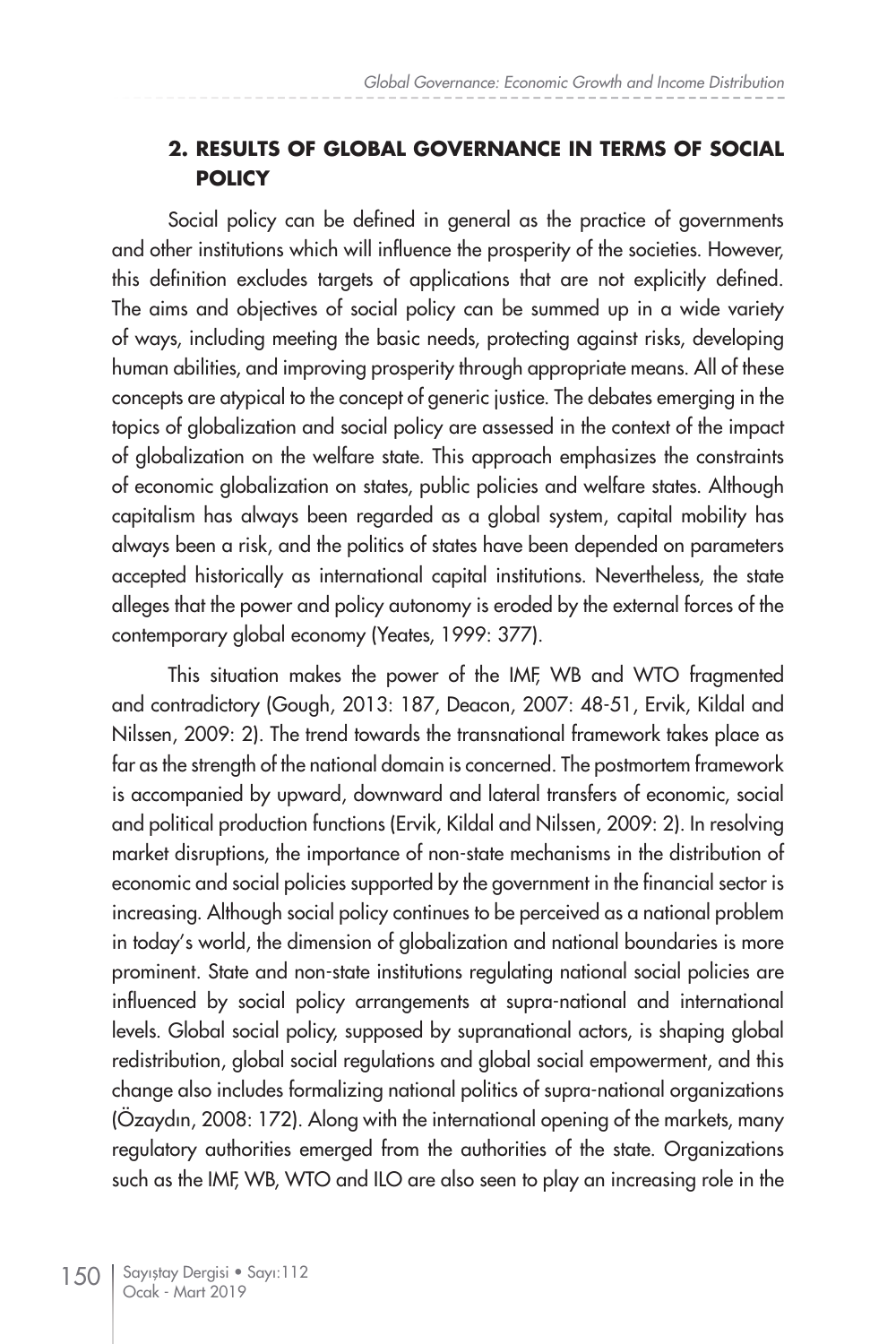social policy agenda, as well as on the economic-political agenda. Increasingly, attempts to internationalize social policy have been mentioned.

Simultaneously, however, economic and social policies are being transmitted towards regional, urban and local levels on the grounds that they can be designed in close proximity to the application areas of the best policies to influence microeconomic supply, as well as social revitalization. In these three (global, national and local) contexts, welfare governance is redefined in the transnational process.

In the transnational process, it takes the place of providing imperative coordination by the sovereign state, interdependence, mutual learning, sharing of knowledge, re-negotiation of flexibility. The state derives from being the only force that defines general interests, and becomes a mixture of power relations between private interests. For this reason, the state is no longer a third party but a side of social dialogue. Social dialogue is influenced by all actors. At national level new forms of social dialogue are emerging. These forms are used in the reform initiatives towards the labor market and social protection, on the grounds of employment policy. The state actually aims at more flexible rules for business, rather than consolidating collective autonomy as an autonomous goal. Concretely, in the regulation of working conditions, both sectors are looking for techniques that can be better adapted to the conditions of the employer and the worker, and that are not very strict in terms of the employer's demands in the management of the workforce. In this context, there are many ways in which the functioning and structure of the global economy can reshape national social policy. First of all, financial globalization increases the structural dependency of the state on all domestic and foreign capital forms. Second, financial globalization increases the risk of capital mobility. Third, financial articulation reduces the possibility of nation states pursuing broader economic policies to reduce unemployment, which forces nation states to achieve fiscal discipline. Fourth, the global economy has exacerbated the link between economic development and full employment in developed countries. The fifth, and most important, is the transnational extension of neoliberalism. This emphasizes the utter weakness and inadequacy of producing economic and social policy at the national level. Neoliberalism encourages the governments of nation states that governments should not compromise the structure, functioning or outcomes of the global economy and thus comply with the requirements of international competition such as reducing or eliminating trade barriers, reducing public interest, taxing and reducing welfare (Yeates, 1999: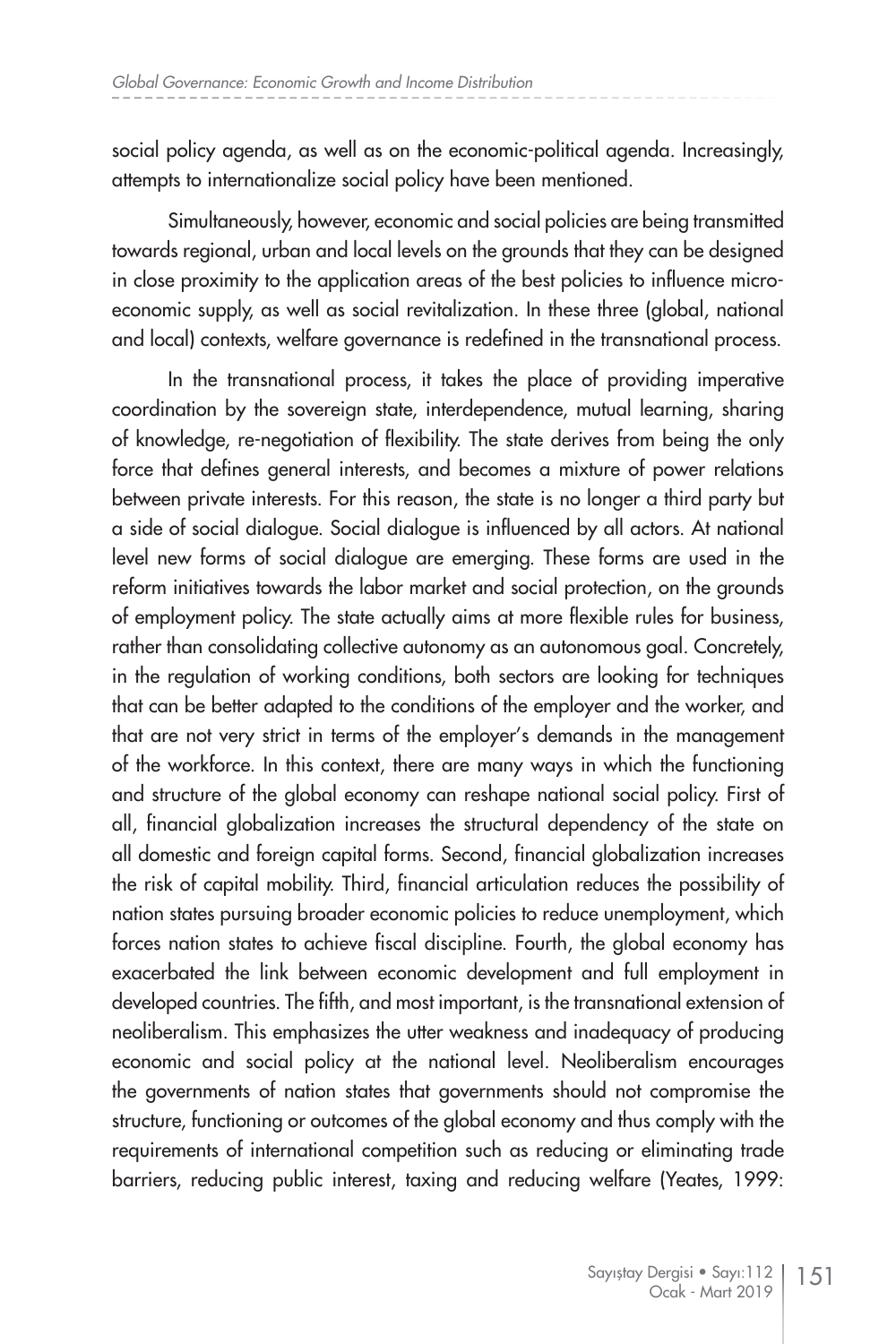373). Although there are arguments that the state is weakened by international economic forces, it is clear that states operate in a distinctly different economic and political environment 40 years ago. The process of social policy making, implementation and measures takes place in a context where states are not a privileged subject of international politics, nor are they the only mediator, nor even the main agent of their own society.

Political globalization and its accompanying trade and institutional and organizational changes in the form of governance mean that politics is more centralized. These states constitute only one dimension of a 'system of governance that is intertwined, often competing and highly complex'. This structure of global governance and the accompanying political processes have negative implications for states' independence and political autonomy.

#### **3. GLOBAL GOVERNANCE AND INCOME INEQUALITY**

Mayer and Sussman (Mayer & Sussman, 2001) assessed that regulations concerning information disclosure, accounting standards, permissible practice of banks and deposit insurance do appear to have material effects on economic growth. Beck et al. (Beck, A, & Levine, 2003) assessed that both the legal systems brought by colonizers and the initial endowments in the colonies are important determinants of stock market development and private property rights protection. Huang (Huang, 2005), using a panel dataset of 90 developed and developing countries over 1960-1999, revealed that political liberalization is typically followed by a higher level of economic growth at least in the short-run, particularly for lower-income countries, ethnically divided countries and French legal origin countries. In this study the governance index, economic growth and income distribution will be analyzed by nonparametric tests.

### **3.1. The Gini Index of Income Inequality and Governance Scores**

The Gini Index (GINI) measures the deviation of the distribution of income among individuals or households within a country from a perfectly equal distribution. The index is theoretically based on the so-called Lorenz Curve, where a value of 0 represents absolute equality and a value of 100 absolute inequality.

Three indices were utilized to assess social governance, namely (a) the Health Sub-index of the Human Development Index (b) the Education Sub-index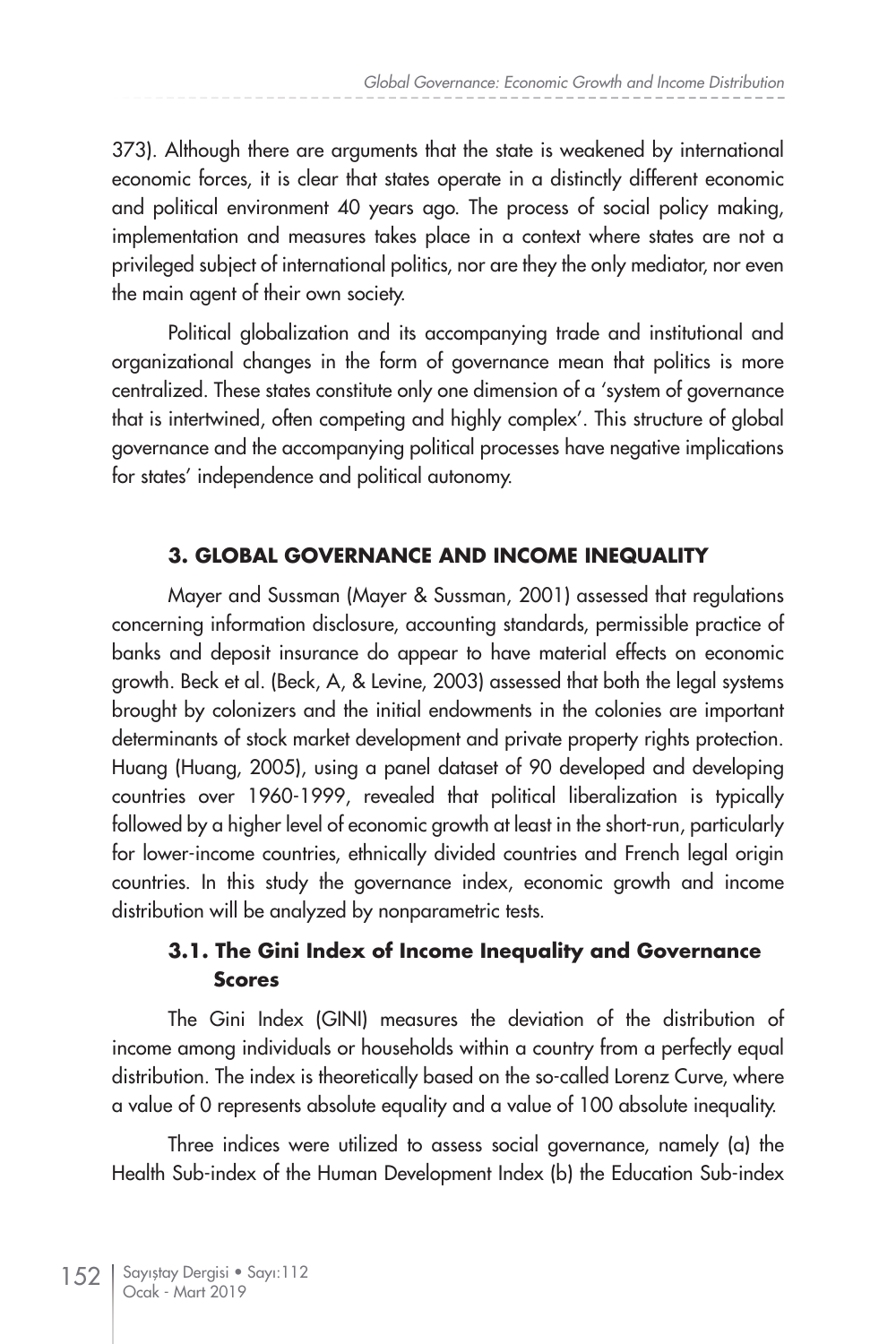of the Human Development Index and the Gini coefficient compiled by the World Bank. The scores, ranking and governance scores are presented in Table 1.

| Category of Countries  | <b>HDI-HLT</b> |      | HDI-EDU |      | <b>GINI</b> |      |
|------------------------|----------------|------|---------|------|-------------|------|
|                        | Score          | Rank | Score   | Rank | Score       | Rank |
| Best: all countries    | 83.6           |      | 0.994   |      | 25.0        |      |
| Worst: all countries   | 45.6           | 183  | 0.049   | 183  | 65.8        | 137  |
| Average: all countries | 70.4           | 92   | 0.558   | 92   | 40.4        | 69   |

**Table 1:** The Social Governance Scores and Rankings in a Global Context

**Table 2:** Spearman's and Kendall's Non Parametric Rank Correlation Tests

|      | Kendall |           |        |           |
|------|---------|-----------|--------|-----------|
|      | rho     | Prob >  t | τ      | Prob >  z |
| 2005 | 0.5575  | 0.0002    | 0.3954 | 0.0004    |
| 2006 | 0.4963  | 0.0013    | 0.3482 | 0.0019    |
| 2007 | 0.7567  | 0.0000    | 0.5655 | 0.0000    |
| 2008 | 0.7935  | 0.0000    | 0.5978 | 0.0000    |
| 2009 | 0.8119  | 0.0000    | 0.6140 | 0.0000    |
| 2010 | 0.8198  | 0.0000    | 0.6329 | 0.0000    |
| 2011 | 0.8352  | 0.0000    | 0.6383 | 0.0000    |
| 2012 | 0.8247  | 0.0000    | 0.6329 | 0.0000    |
| 2013 | 0.7729  | 0.0000    | 0.5655 | 0.0000    |
| 2014 | 0.6856  | 0.0000    | 0.4764 | 0.0000    |
| 2015 | 0.5658  | 0.0002    | 0.3927 | 0.0005    |

**Source:** Authors' calculations.

Table 2 reports the correlation values between economic growth and governance. The results reveal that according to the Spearman's test, we accept H0 (p-value < 0.05). There is a link between economic growth and governance (they are highly correlated because rho tends to one especially during 2009, 2010, 2011 and 2012). The Spearman correlation coefficient or Spearman's rho is positive: economic growth (governance) tends to increase when governance (economic growth) increases. Kendall's test concludes that there is a statistically significant lack of independence between economic growth and governance.

Analyzing the link between governance, economic growth and the Gini coefficient; when the score of economic growth will increase, income inequality will decrease. Overall, governance is negatively correlated with Gini coefficient and positively correlated with economic growth. These results corroborate those found previously.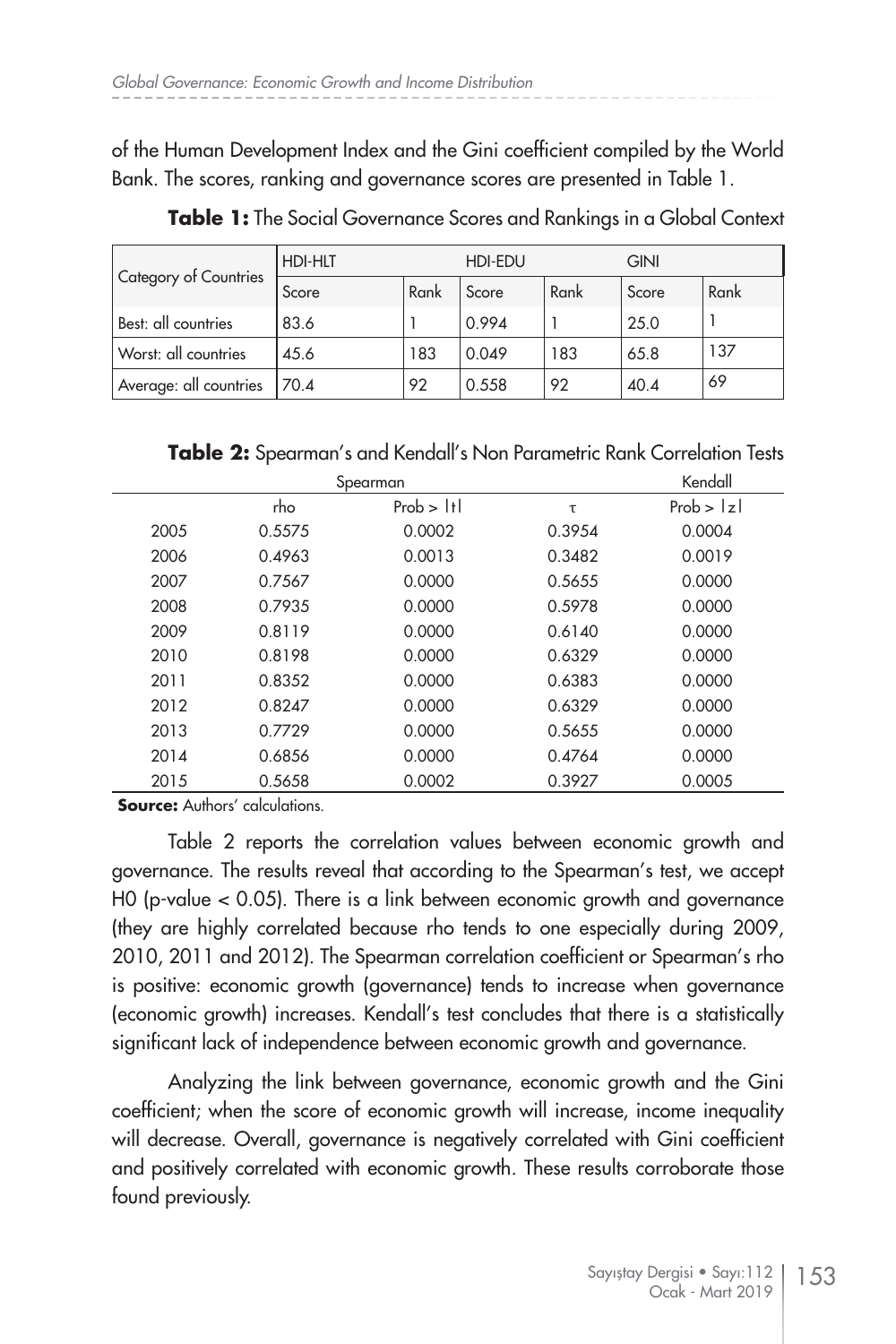## **CONCLUSION**

There has been little empirical study on the relationship between finance, governance and inequality. Good governance may reduce inequality and thereby enhance economic growth. At this backdrop, we have included six well known global governance measures and their interaction with wealth inequality in our empirical specifications. It is asserted that greater voice and accountability, higher political stability and government effectiveness, better regulatory quality and rule of law, and control of corruption, on average, help a country to reduce unequal wealth distribution which in turn may promote subsequent economic growth.

This would seem to suggest that good governance tends to lead to economic prosperity. This conclusion, also often found in the literature, supports intuitive thinking, given that good governance is likely to mean responsive administration, better institutional set-ups and more efficient utilization of resources. However the causality of this connection has been questioned, as indicated in the literature section, given that, as one reason, it may be possible that economic development enables the country to better afford governance institutions.

This study attempted to examine this issue for 183 countries over the period 2005-2015 by non-parametric approach grouped into three main groups; best, worst and average. Analyzing the link between governance, economic growth and the Gini coefficient; when the score of economic growth increase, income inequality decrease. Overall, governance is negatively correlated with Gini coefficient and positively correlated with economic growth.

In conclusion, to get economic growth governance is a key for developed and developing countries, however to provide income distribution equality other social policies should apply.

### **Data Appendix**

**Economic Growth:** Per capita real GDP growth rate as well as TFP growth rate from 2006 to 2014 have been compiled from PWT version 9.0 is a database with information on relative levels of income, output, input and productivity, covering 182 countries between 1950 and 2014.

**Governance:** The Worldwide Governance Indicators (WGI) project reports aggregate and individual governance indicators for over 200 countries and territories over the period 1996–2017, for six dimensions of governance. http://info.worldbank.org/governance/wgi/index.aspx#home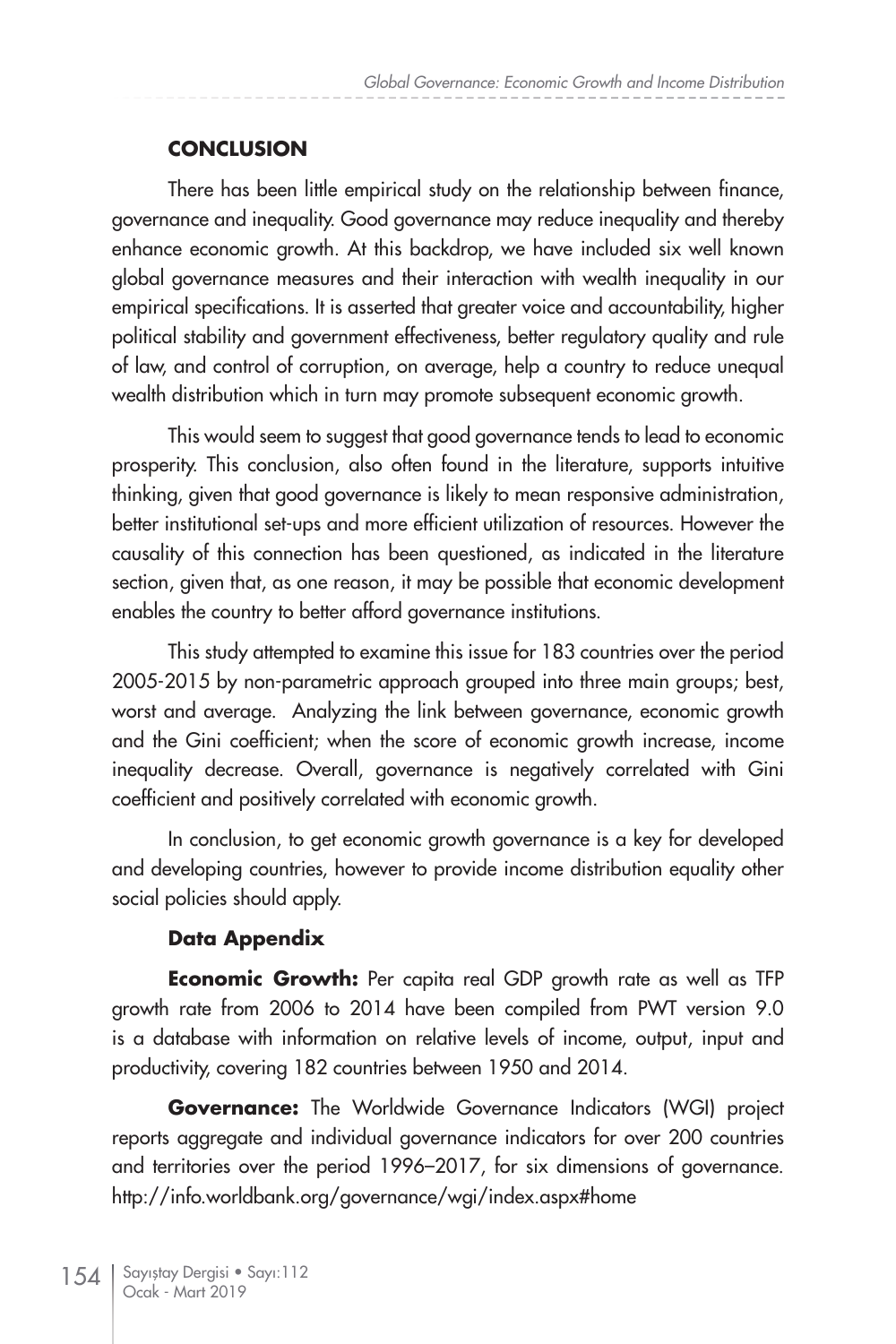#### **REFERENCES**

- Aaron, H. (1967), The Foundation of the War on Poverty, Re-examined, America Economic Review 57, 1229–1243.
- Anderson, T. W. (1964), An Introduction to Multivariate Statistical Analysis, 2nd Edition. New York: John Wiley and Sons.
- Aras, G. and Crowther, D. (2009), "Corporate Governance and Corporate Social Responsibility in Context", in Global Perspectives on Corporate Governance and CSR, (edts) Aras, G. and Crowther, D., Farnham, England.
- Börzel, T. A. and Risse T. (2010), "Governance without a State: Can It Work?", Regulation & Governance, 4 (2), June, pp.113–134.
- Cederman, L. (2001), "Back to Kant: Reinterpreting the Democratic Peace as a Macrohistorical Learning Process", The American Political Science Review, 95, 1, pp.15-31.
- Clark, I. (2000), Governance, the State, Regulation and Industrial Relations, Routledge, New York.
- Credit Suisse (2015), "Global Wealth Report", Global Wealth Data Book. https:// www.credit-suisse.com/us/en/news-and-expertise/research/creditsuisse-research-institute/ publications.html. ( Access: 14.10.2018).
- Daly, M. (2003), "Governance and Social Policy", Journal of Social Policy, 32 (1), January, pp. 113- 128.
- Das, D. K. (2009), Two Faces of Globalization, Edward Elgar Publishing Limited, Cheltenham, UK.
- Deacon, B. (2007), Global Social Policy and Governance, Sage Publication, London.
- Deutsch, K. W. (1978), The Analysis of International Relations, New Jersey, Prentice-Hall Inc.
- Dingwerth, K. and Pattberg P. (2006), "Global Governance as a Perspective on World Politics", Global Governance: A Review of Multilateralism and International Organizations, 12 (2), 185-203.
- Doyle, M. (2005), "Three Pillars of the Liberal Peace", The American Political Science Review, 99, 3, 463-466.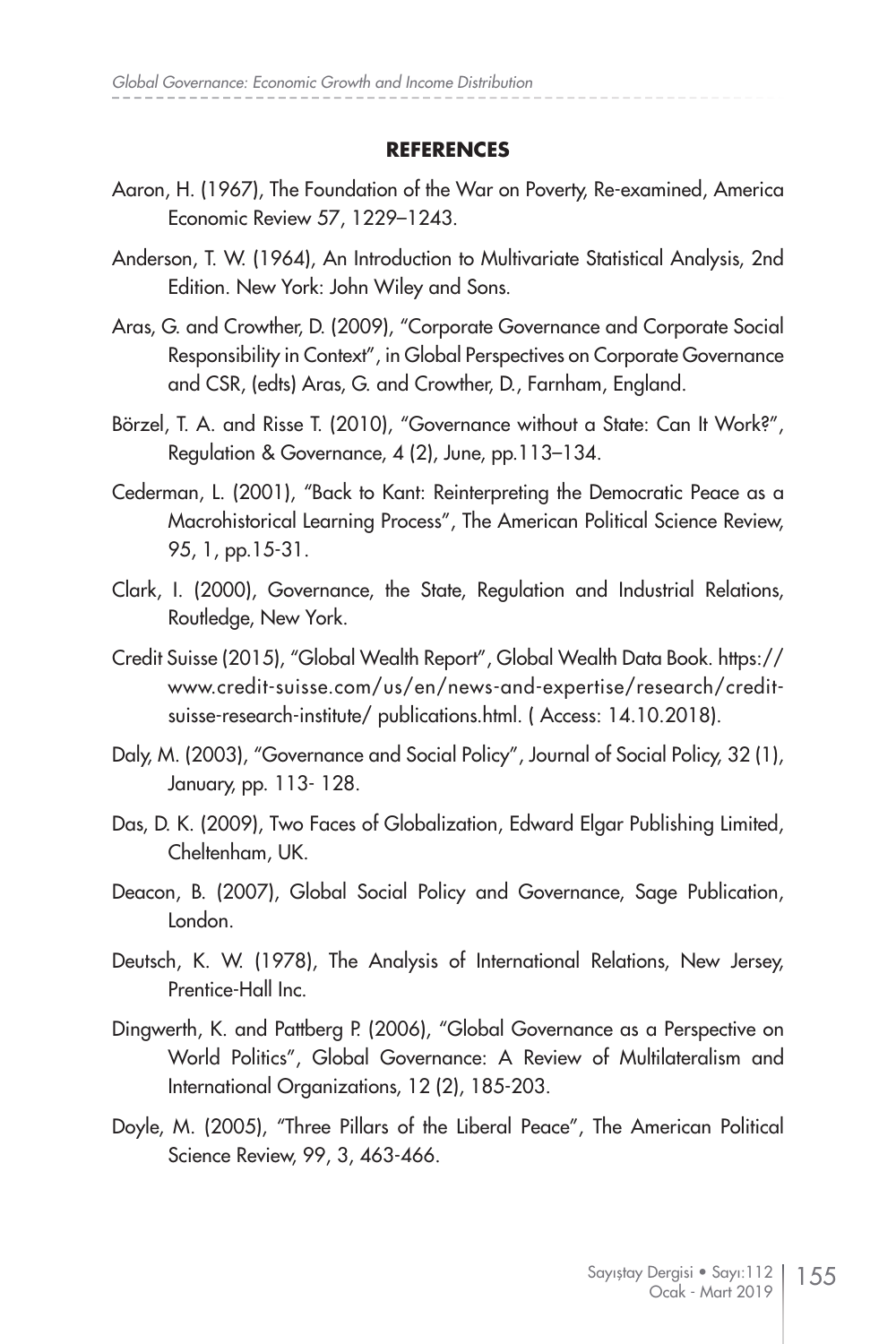- Erdut, Z. (2004), 1. Ulusal Sosyal Politika Kongresi, Yaşam Boyu Sosyal Koruma, Devrimci İşçi Sendikaları Konfederasyonu, Ankara, Dedeman Otel, 22-24 Ocak, s. 32-57.
- Ervik, R., Kildal, N. and Nilssen, E. (2009), "Introduction", in the Role of International Organizations in Social Policy, (edts) Ervik, R., Kildal, N. and Nilssen, E., Edward Elgar Publishing Limited, Cheltenham, UK.
- Galtung, J. (1971), "A Structural Theory of Imperialism", Journal of Peace Research, 8, 2, 81-117.
- Gough, I. (2013), "Climate Change, Social Policy, and Global Governance", Journal of International and Comparative Social Policy, 29 (3), pp.185– 203.
- Güney, A. (2006), "Bob Jessop'da Yönetişim Kavramı: Stratejik İlişkisel Devlet Biçiminden Yönetişim Biçimine", Memleket Siyaset Yönetim, 1, s. 153-171.
- Hazenberg, H. (2013), "Is Governance Democratic?", Critical Review of International Social and Political Philosophy, 16 (1), pp.1-23.
- ILO (2004), A Fair Globalization: Creating Opportunities for All, International Labour Office, (ILO) Geneva.
- Jessop, B. ( 2005), Hegemonya Post-Fordizm ve Küresellesme Ekseninde Kapitalist Devlet, (edts) Yarar, B. ve Özkazanç, A., İletisim Yayınları, İstanbul.
- Kazepov, Y. (2010), "Rescaling Social Policies towards Multilevel Governance in Europe: Some Reflections on Processes at Stake and Actors Involved", in Rescaling Social Policies: Towards Multilevel Governance in Europe, (edts) Kazepov, Y., Ashgate Publishing, European Centre Vienna.
- Keune M. and Marginson P. (2013), "Transnational Industrial Relations as Multi-Level Governance: Interdependencies in European Social Dialogue", British Journal of Industrial Relations, 51 (3), September, pp. 473–497.
- Kohler-Koch, B. and Rittberger B. (2006), "Review Article: 'Governance Turn' in EU Studies", Journal of Common Market Studies, 44 (1), September, pp. 27–49.
- Kondo, S. (2002), "Fostering Dialogue to Strengthen Good Governance", in Public Sector Transparency and Accountability: Making it Happen, OECD, Paris.
- Koray, M. (2005), Avrupa Toplum Modeli, 2. Baskı, İmge Yayınevi, Ankara.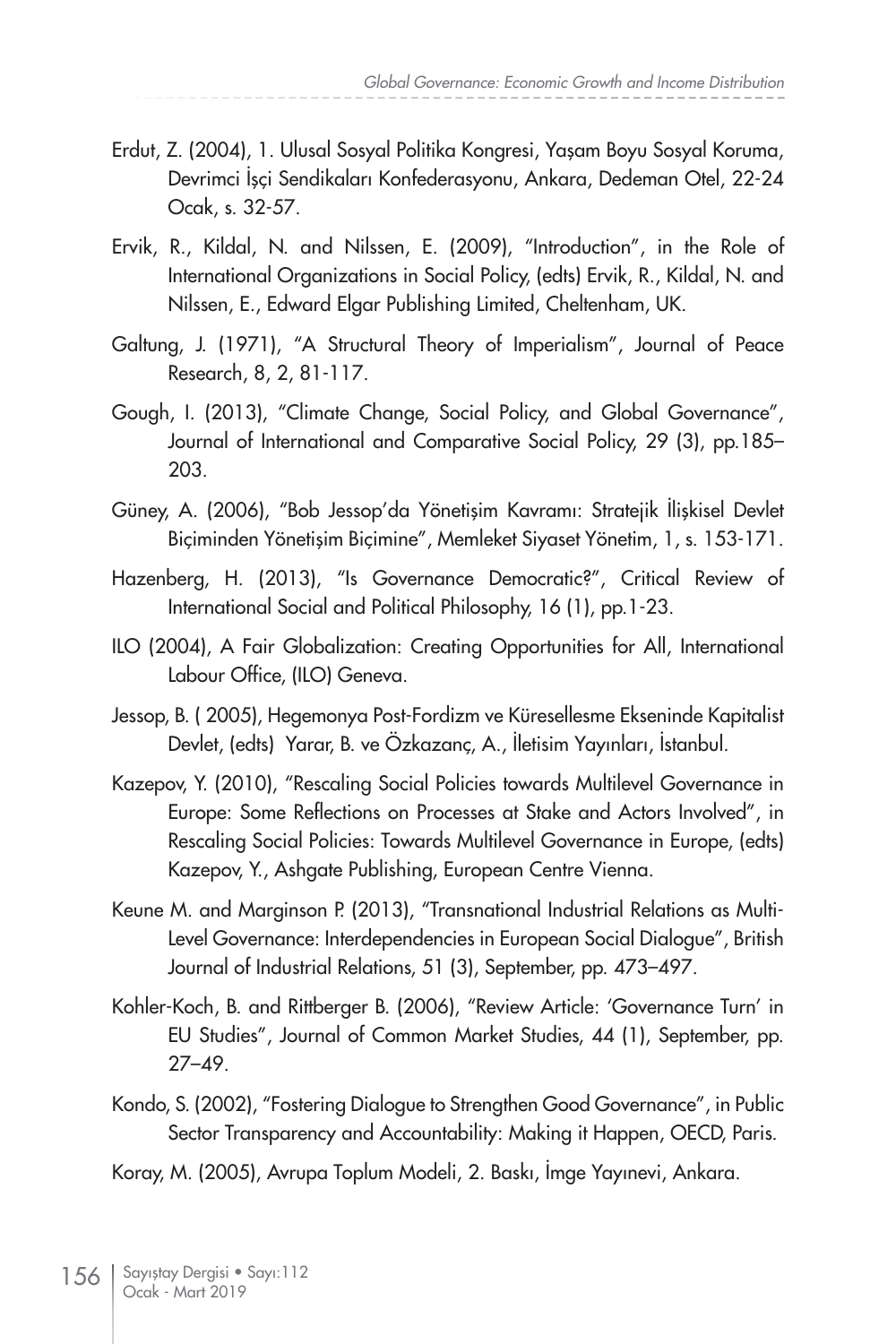- Köse A. H., Reyhan H. ve Senalp M. G., (2003), "Küresel Yönetişim ve Sendikalar", Türkiye.
- Lee, S. ve McBride, S. (2007), Neo-Liberalism, State Power and Global Governance, Springer, Dordrecht, Netherlands.
- LeBlanc, M. (2000), Poverty, Policy and the Macroeconomy, United States of Department of Agriculture, Technical Bulletins 1889.
- Maoz, Z. and Abdülali N. (1989), "Regime Types and International Conflict, 1816-1976", The Journal of Conflict Resolution, 33, 1, 3-35.
- McGrew, A. (2002), Liberal Internationalism: Between Realism and Cosmopolitanism, Held, D., McGrew, A., (edts), Governing Globalization: Power, Authority and Global Governance, (267-289), Cambridge, Polity Press.
- OECD (2014), "Focus on Inequality and Growth". http://www.oecd.org/social/ Focus-Inequality-and-Growth-2014.pdf , ( Access: 17.01.2018).
- Oneal, J. R., Russett, B., and Berbaum M., (2003), "Causes of Peace: Democracy, Interdependence, and International Organizations, 1885-1992", International Studies Quarterly, 47, 3, 371-393.
- Özaydın, M. M. (2008), "Küresel Etkilerle Şekillenen Sosyal Politika Anlayışı Ekseninde Sosyal Politikaların Geleceğini Tartışmak", Gazi Üniversitesi İktisadi ve İdari Bilimler Fakültesi Dergisi, 10 (1), s.163-180.
- Özer, M. A. (2006)," Yönetişim Üzerine Notlar", Sayıştay Dergisi, 63 (1), 59-89.
- Rajagopal, B. (2013), "Global Governance: Old and New Challenges", in Realizing the Right to Development: Essays in Commemoration of 25 Years of the United Nations Declaration on the Right to Development, Office of the United Nations High Commissioner for Human Rights (UNHRC), New York.
- Rosenau J. N. (1995), Governance in the Twenty-first Century, Global Governance, Vol. 1. No. 1.
- Scolte, A. A. (2004), "Civil Society and Democratically Accountable Global Governance", Government and Opposition, 39 (2), pp. 125-391.
- Sözen, S. ve Algan B. (2009), İyi Yönetişim, İçişleri Bakanlığı Genel Yayın No: 654, Ankara.